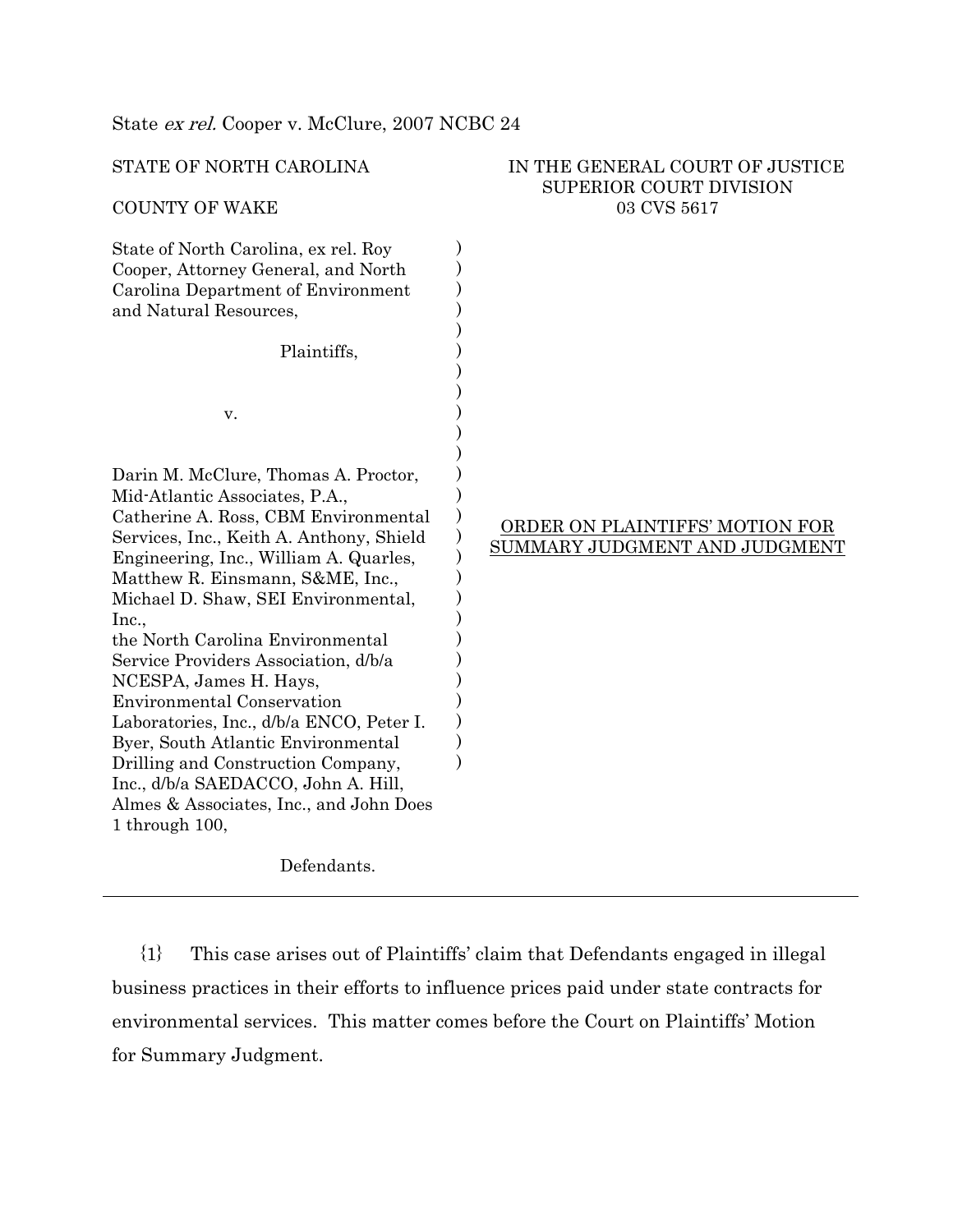{2} After considering the briefs and oral arguments, the Court GRANTS Plaintiffs' Motion for Summary Judgment on the grounds that Defendants participated in a conspiracy in restraint of trade. Plaintiffs may recover damages in the amount of \$350,434.74 from Defendants.

Office of the Attorney General by K.D. Sturgis and Kimberly W. Duffley for Plaintiffs State of North Carolina, ex rel. Roy Cooper, Attorney General, and North Carolina Department of Environment and Natural Resources.

Richard H. Tomberlin for Defendants CBM Environmental Services, Inc. and Catherine Ross Bateman.

Tennille, Judge.

# I.

# PROCEDURAL BACKGROUND

{1} This action was filed in Wake County Superior Court on April 28, 2003. The case was designated "exceptional" under Rule 2.1 of the General Rules of Practice for the Superior and District Courts and assigned to the undersigned Special Superior Court Judge for Complex Business Cases by order of the Chief Justice of the Supreme Court of North Carolina dated August 11, 2003.

{2} The Complaint named the following organizations as defendants: North Carolina Environmental Service Providers Association ("NCESPA"); Mid-Atlantic Associates, P.A. ("Mid-Atlantic"); CBM Environmental Services, Inc. ("CBM"); Shield Engineering, Inc. ("Shield"); S&ME, Inc. ("S&ME"); SEI Environmental, Inc. ("SEI"); Environmental Conservation Laboratories ("ENCO"); South Atlantic Environmental Drilling and Construction Company ("SAEDACCO"); and Almes & Associates, Inc. ("Almes").

{3} The Complaint named the following individuals as defendants: Darin M. McClure, president and co-owner of Mid-Atlantic and president of NCESPA;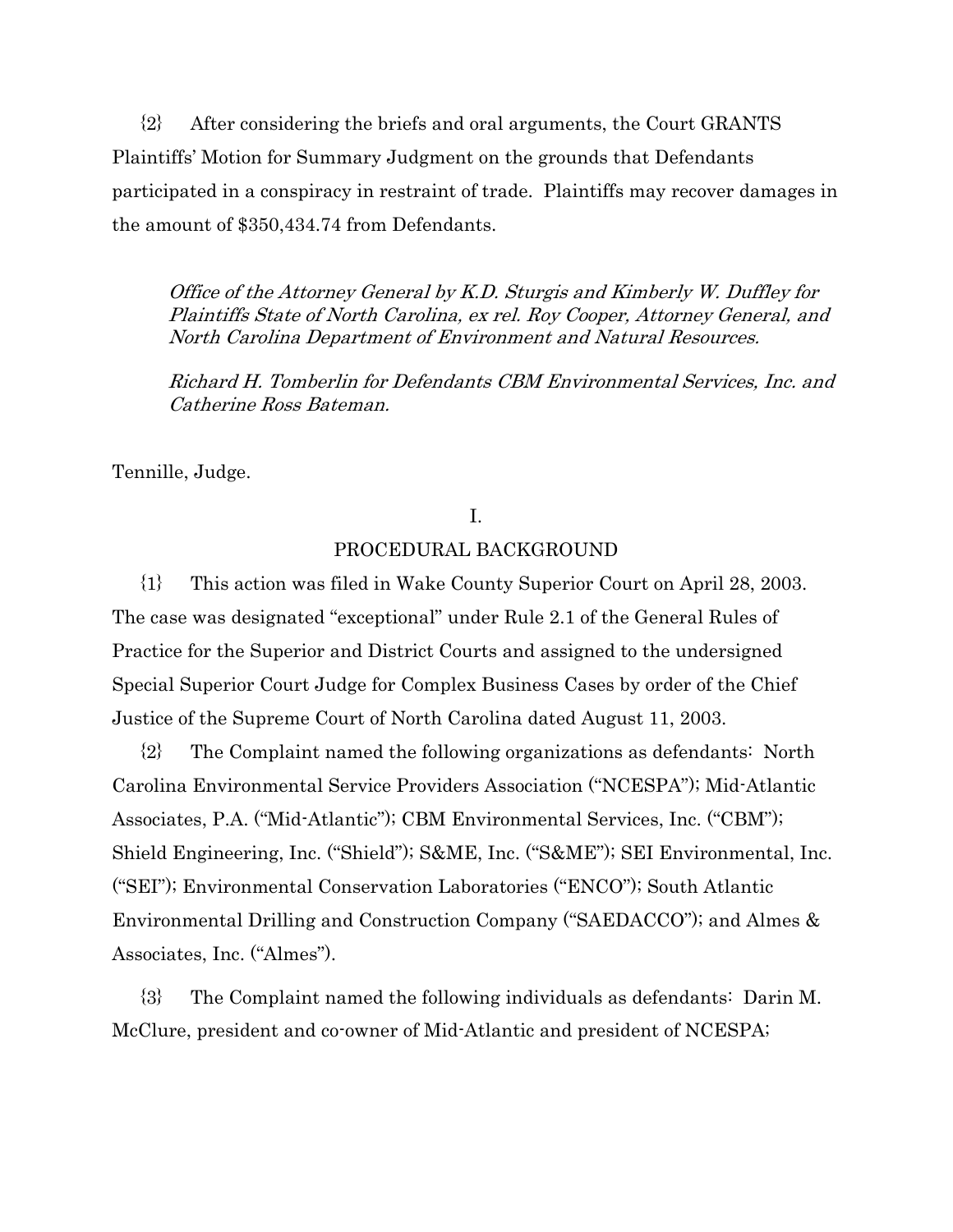Thomas A. Proctor, vice president and co-owner of Mid-Atlantic; Catherine A. Ross<sup>1</sup>, chief executive officer of CBM and vice president and director of NCESPA; Keith A. Anthony, vice president of Shield and director of NCESPA; William A. Quarles, assessment and remediation services manager at S&ME and director of NCESPA; Matthew R. Einsman, environmental engineering manager at S&ME and director of NCESPA; Michael D. Shaw, senior geologist at SEI and director of NCESPA; James H. Hays, employee of ENCO and treasurer and director of NCESPA; Peter I. Byer, president of SAEDACCO and director of NCESPA; and John A. Hill, employee of Almes and director of NCESPA.

{4} NCESPA, Mid-Atlantic, S&ME, Shield, SEI, ENCO, SAEDACCO, Almes, McClure, Proctor, Anthony, Quarles, Einsmann, Shaw, Hays, Byer, and Hill all later entered into consent judgments and dismissals with Plaintiffs. Those Defendants paid a total of \$735,000 to settle the claims against them. Bateman and CBM are the only remaining Defendants.

{5} In 2004, Bateman and CBM brought motions to dismiss under Rule 12(b)(6) of the North Carolina Rules of Civil Procedure. The Court granted the motions in part and denied them in part. See State ex rel. Cooper v. McClure (McClure I), 2004 NCBC 8 ¶ 79 (N.C. Super. Ct. Dec. 14, 2004), http://www.ncbusinesscourt.net/opinions/2004%20NCBC%208.htm. Plaintiffs subsequently filed a motion for reconsideration of three rulings in the Court's December 14, 2004 Order and Opinion, including (1) the dismissal of Plaintiffs' claims under section 75-1.1 of the General Statutes of North Carolina; (2) the dismissal of Plaintiffs' damages claims against Defendant Bateman on the basis of nonprofit immunity under section 55A-8-60(a) of the General Statutes for her role as an officer and director of NCESPA and (3) the dismissal of all damages claims against Bateman and CBM under section 133-28 of the General Statutes. The Court denied the motion for reconsideration of the dismissal of all unfair and

 $\overline{a}$ 

<span id="page-2-0"></span><sup>&</sup>lt;sup>1</sup> When the complaint was filed in this action, Defendant Bateman was known as Catherine A. Ross. She married during the course of the litigation and is now known as Catherine Ross Bateman and will be referred to as "Bateman" throughout the remainder of this Order.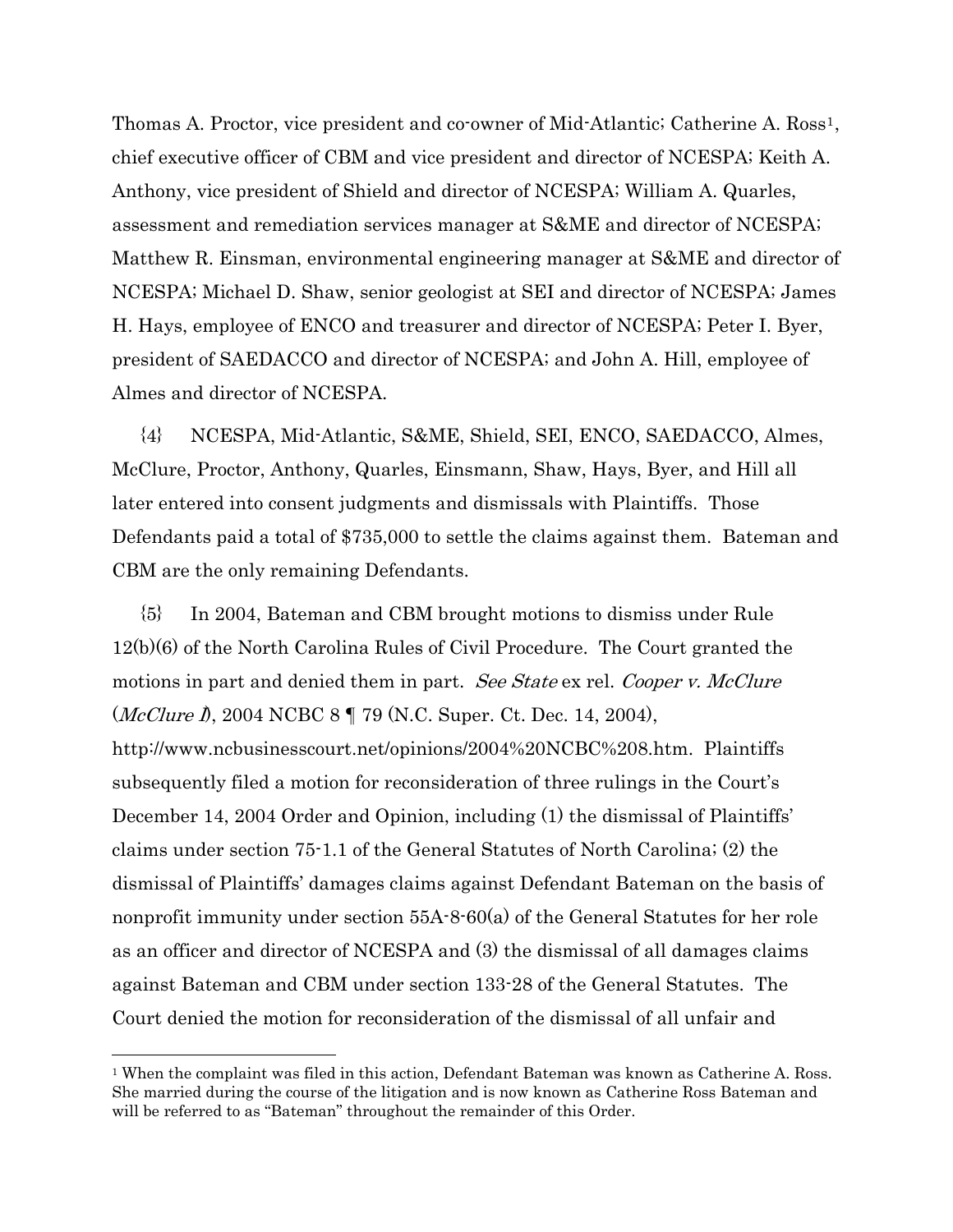deceptive trade practices claims, denied the motion for reconsideration of the dismissal of Bateman under section 55A-8-60(a), and granted the motion for reconsideration of the dismissal of all claims for damages against Bateman and CBM based on section 133-28. State ex rel. Cooper v. McClure (McClure II), 2005 NCBC 6 (N.C. Super. Ct. Oct. 28, 2005),

<http://www.ncbusinesscourt.net/opinions/2005%20NCBC%206.htm>. Following the Court's ruling on the motion for reconsideration, discovery proceeded on the section 133-28 claims. Plaintiffs filed a motion for summary judgment on November 13, 2006. The Court heard oral arguments on the motion on January 26, 2007. The only issues presently before the Court are those related to the section 133-28 claims for damages against Bateman and CBM.

# II. FACTUAL BACKGROUND

#### A.

#### THE PARTIES

{6} Plaintiff Roy Cooper is the duly elected Attorney General of North Carolina.

{7} Plaintiff North Carolina Department of Environmental and Natural Resources ("DENR") administers various programs under North Carolina law to prevent and cure damage to the environment and natural resources of the state.

{8} Defendant Catherine Ross Bateman was, at times relevant to this action, a resident of Charlotte, North Carolina. She has subsequently established a residence in Florida. At times relevant to this action she was owner and chief executive officer of CBM.

{9} Defendant CBM is a corporation organized and existing under the laws of the State of North Carolina with its principal place of business located in Fort Mill, South Carolina. CBM is engaged in the environmental consulting business. It maintains an office in Greenville, North Carolina.

{10} All other defendants to this action have been dismissed.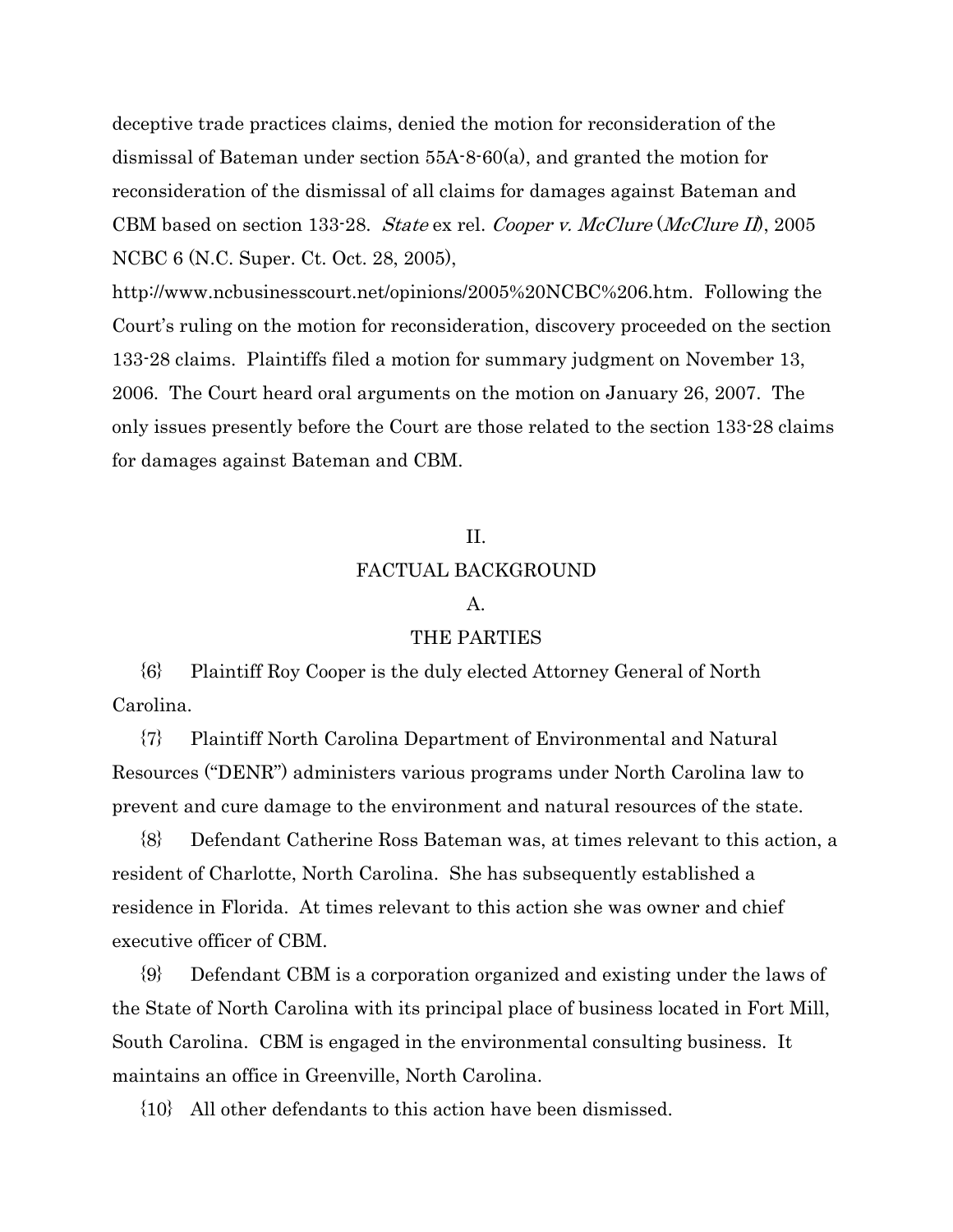#### BACKGROUND

{11} The facts giving rise to this action were set out as follows in a previous order:

This case centers on the bidding process between the State of North Carolina and contractors of environmental services. More specifically, the matter arises in the context of the statutory framework created by the North Carolina General Assembly to fund the cleanup of underground storage tanks ("USTs"). The framework requires that the North Carolina Department of Environment and Natural Resources ("DENR") reimburse tank owners or operators ("responsible parties") for the reasonable and necessary costs incurred in cleaning up the aftermath from leaking USTs. Funds for paying the cleanup costs come from fees charged to all tank owners. The fund created by these fees seldom suffices to meet the needs of DENR for cleanup reimbursements.

As a means of controlling its reimbursement expenses, DENR sets specific rates for environmental services. Those rates are published in its Reasonable Rate Document ("RRD"). DENR solicits the typical billing rates of engineers, geologists and other environmental consultants in order to calculate the reimbursement rates for these costs. DENR then issues the RRD providing the reimbursement rates for the services that the responsible parties employ in the cleanup processes. While private parties contract for services at different rates, the rates contained in the RRD have a significant influence on marketplace pricing. Thus, the rates set in the RRD affect both DENR reimbursement and nongovernmental marketplace pricing.

In addition to the reimbursement method, DENR also must contend with the cleanup of UST leaks on property whose owners cannot be located. DENR contracts with specific environmental consultants to carry out the cleanup of these contaminated properties. These environmental consultants obtain the contracts, referred to as "state lead work," through a bidding process in which bidders respond to a request for proposals ("RFPs"). This process also affects

#### B.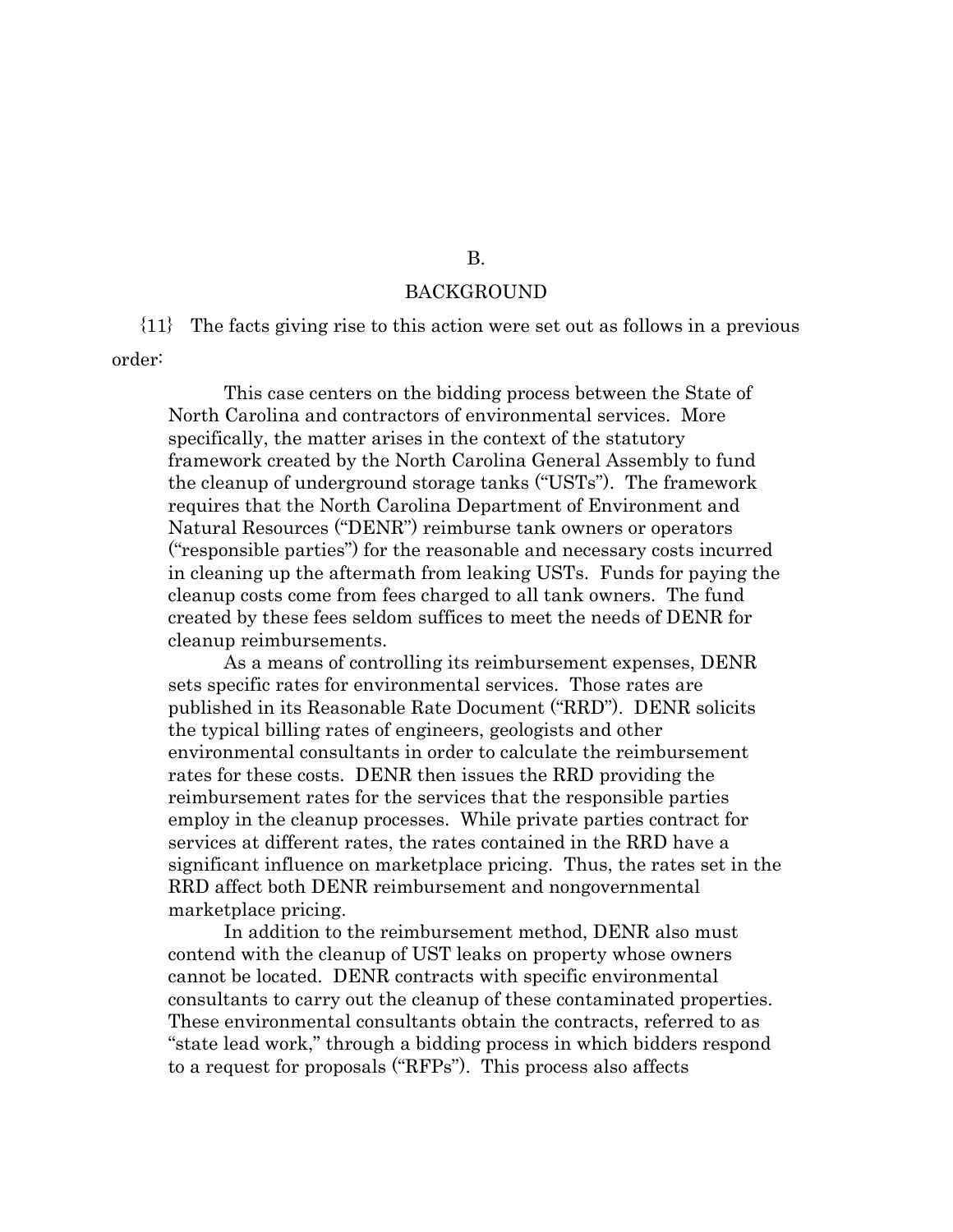marketplace pricing. DENR uses information obtained in connection with these RFPs in setting rates in the RRD.

In 2001 DENR published proposed revisions to the RRD that potentially would have affected environmental consultants, engineers and geologists by setting rates paid for environmental services at a level that was unsatisfactory to defendants. Shortly thereafter, the State requested RFPs for some state lead work.

In response to the potential changes, a group of environmental consultants, engineers and geologists created an informal association referred to in the briefs as the "Stakeholders Group." In 2002 members of the Stakeholders Group formed a nonprofit corporation under North Carolina law officially named the North Carolina Environmental Service Providers Association. NCESPA accordingly elected a board of directors that included McClure and Hill [and Bateman].

Defendants are alleged to have taken two specific actions to cause DENR to raise the rates from those proposed in the 2001 revision. First, the State alleges that defendants provided a reasonable rate survey that contained false, inflated billing information. Second, the State alleges that the defendants sought to improperly influence the prices submitted in RFPs for the state lead work. The State alleges that defendants believed DENR would use the information gathered through the RFPs for the state lead work to set rates in the RRD, and that if inflated bids were submitted, the RRD rates would be higher.

Before the incorporation of NCESPA, the leader of the Stakeholders Group, McClure, requested that the persons and entities associated with the Stakeholder Group complete a "reasonable rate survey." Plaintiffs allege that McClure engaged in an e-mail campaign to inflate the RRD by having the Stakeholders submit artificially inflated rate information. McClure later stated in text within the distributed survey, however, that responses to the survey should include the true and reasonable rates of environmental service providers so that the revised RRD would reflect the typical industry billing rates.

The Stakeholder[s] Group . . . then submitted the reasonable rate survey results to DENR. Contention exists as to whether (1) NCESPA falsified these surveys and (2) DENR actually considered the survey in calculating rates that it would pay environmental service providers. Defendants, however, conceded during oral arguments that for the most part they knew that the rates they provided on the surveys were false. . . .

In August 2002, DENR published a[n] RFP for state lead work. The parties dispute NCESPA's reaction to the RFP and related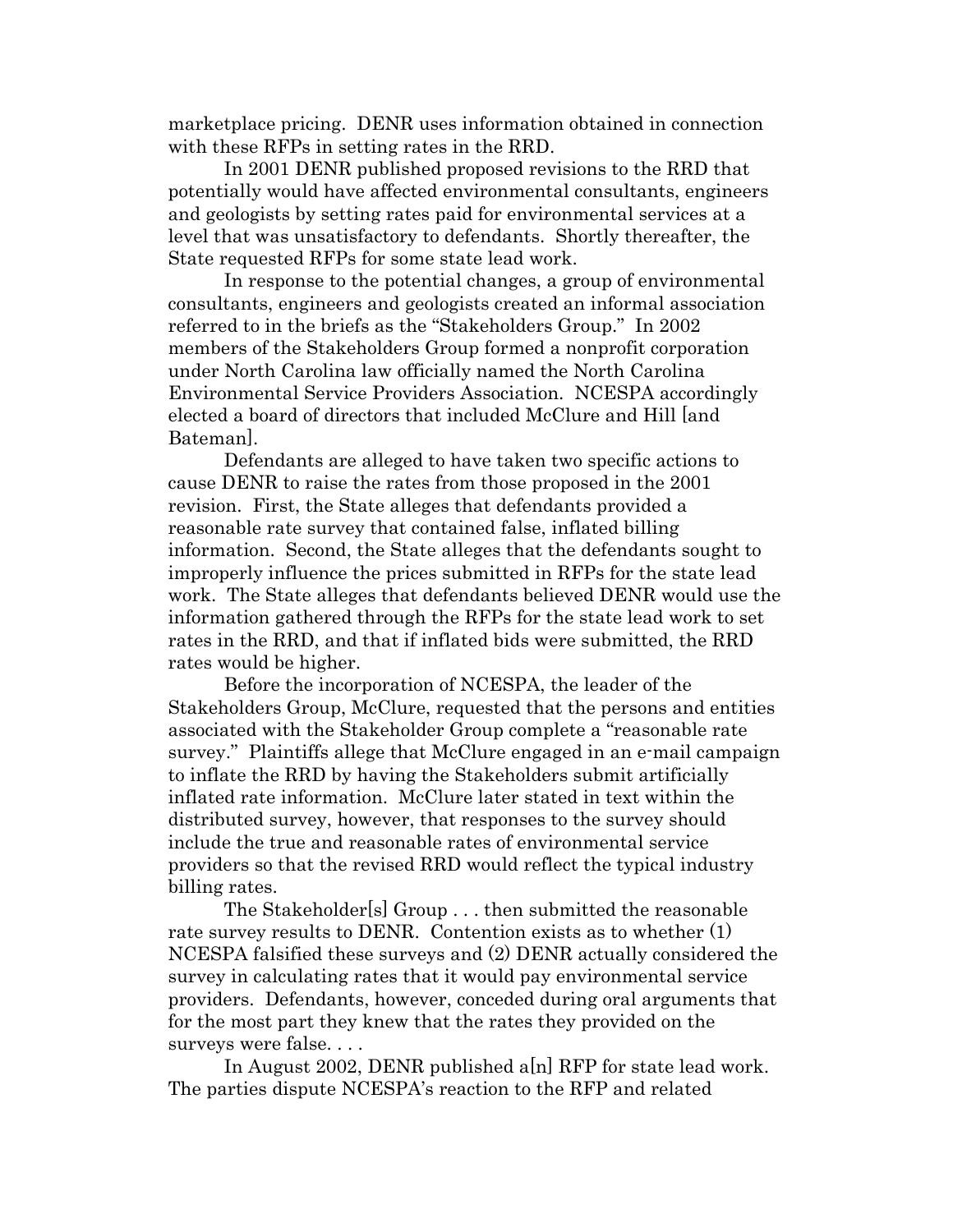motivations. Plaintiffs allege that McClure and NCESPA responded to the RFP with a "two pronged course of action." First, plaintiffs allege that defendants organized a boycott of the RFP based on the claim that the request violated the Mini-Brooks Act. Second, defendants allegedly fixed the bids by having firms submit bids at the rates determined by NCESPA and its members. Plaintiffs allege that defendants' motivation in these two actions was to inflate the rates paid to the parties to whom the State awarded the contract and to impact the rate-setting process by preventing the State from using good faith bid information to set the RRD rate. . . .

Defendants claim that plaintiffs' allegations misrepresent defendants' actions. They claim to have legitimate concerns that DENR's RFP did indeed violate the Mini-Brooks Act. NCESPA members claim that they did not suggest rates to its members but merely attached the aforementioned reasonable rate survey which contained artificially inflated prices. Defendants concede that some NCESPA members submitted responses to the RFP with rates from the artificially inflated reasonable rate survey, while others did not respond or submitted rates not based on the survey.

Plaintiffs allege the responses were coordinated and nefarious and that defendants submitted bids at NCESPA-constructed rates. CBM, moreover, submitted a bid with NCESPA rates marked up by 20%. Defendants Hill and Almes, Hill's employer at the time, did not respond to the RFP. Plaintiffs also assert that bids submitted by defendants included a certification, under oath, of non-collusion by the bidders. DENR claimed that the coordinated use of the NCESPA rates and boycott constituted collusive behavior and hence subjected defendants to penalties because the signed certification by defendants violates N.C.G.S. § 143-54.

#### McClure I, 2004 NCBC 8 ¶¶ 7–18.

#### III.

#### MOTION FOR SUMMARY JUDGMENT

#### A.

#### LEGAL STANDARD

{12} Summary judgment is proper "if the pleadings, depositions, answers to interrogatories, and admissions on file, together with the affidavits, if any, show that there is no genuine issue as to any material fact and that any party is entitled to judgment as a matter of law." N.C.R. Civ. P. 56(c). "It is not the purpose of the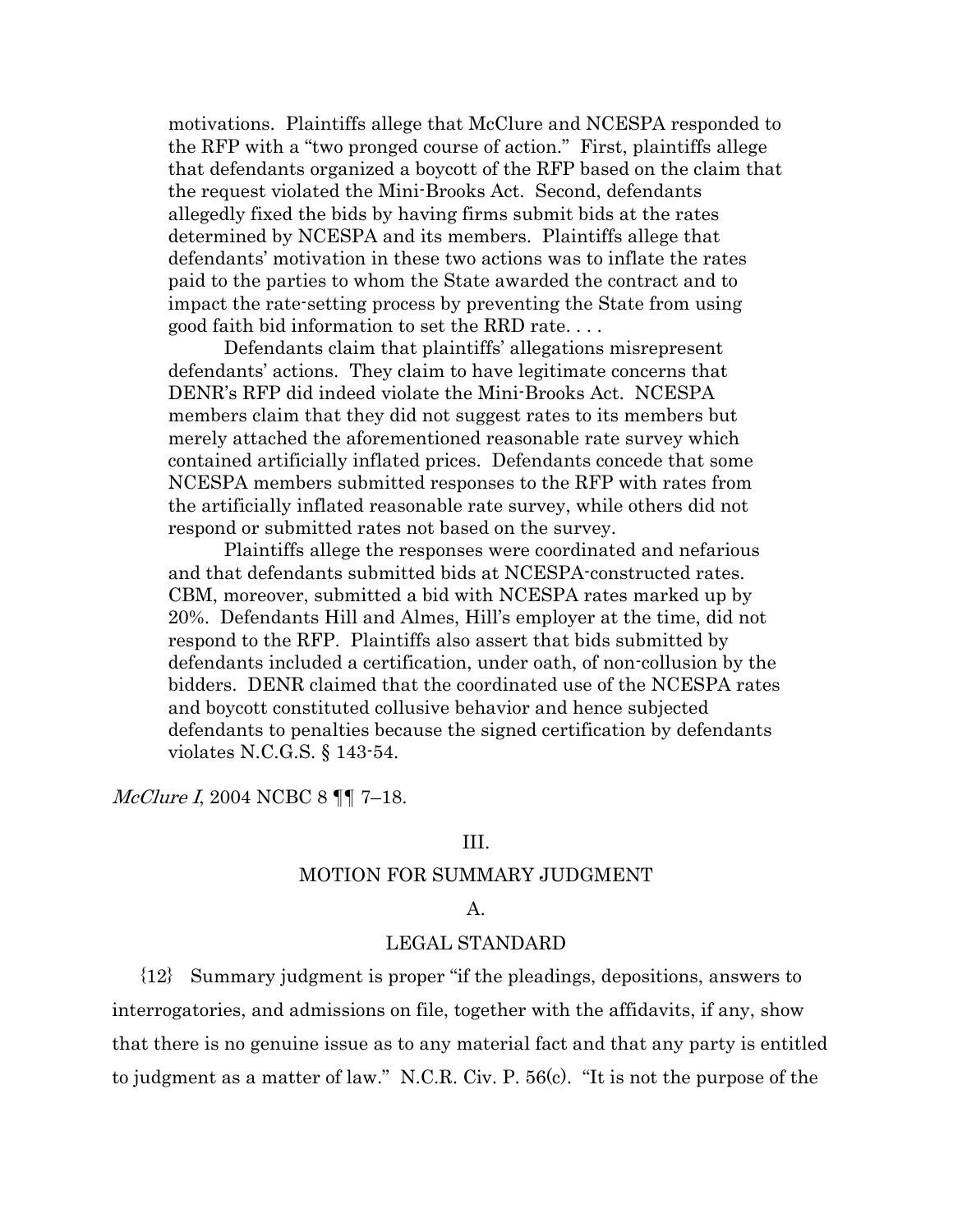rule to resolve disputed material issues of fact but rather to determine if such issues exist." N.C.R. Civ. P. 56 cmt. The burden of showing a lack of triable issues of fact falls upon the moving party. See, e.g., Pembee Mfg. Corp. v. Cape Fear Constr. Co., 313 N.C. 488, 491, 329 S.E.2d 350, 353 (1985). Once this burden has been met, the nonmoving party must "produce a forecast of evidence demonstrating that [it] will be able to make out at least a prima facie case at trial." *Collingwood v. Gen. Elec.* Real Estate Equities, Inc., 324 N.C. 63, 66, 376 S.E.2d 425, 427 (1989). The Court must exercise caution in granting a motion for summary judgment. N.C. Nat'l Bank v. Gillespie, 291 N.C. 303, 310, 230 S.E.2d 375, 379 (1976).

 ${13}$  In *McClure II*, the Court set forth its expectations for summary judgment in this matter:

It will be incumbent on the State to show that the CBM bid was submitted as part of a conspiracy to permit one of the conspirators to obtain the contract at an artificially inflated price or for some other unlawful purpose which injured the State. That determination is best made at a later stage. Depending on the development of the facts, there may also be an issue of what DENR can recover under the statute [N.C. Gen. Stat. § 133-28] even if it is a strict liability statute. All the other defendants have settled and paid money to the State. If the monies paid thus far exceed ten percent of the contract price or the total actual damages, may DENR recover an amount in excess of that amount? For example, if there are twenty defendants can DENR sue each one for ten percent and recover two hundred percent of the contract price? If an amount equal to ten percent has already been collected, may DENR still recover more from CBM and Ross? Given DENR's position that there was price suppression it may well have to prove that a bid more than ten percent lower than the accepted bid would have been submitted. It may be able to do so. The reinstatement of this claim may muddy the waters in other respects. CBM and Ross could assert contribution rights against the other named defendants. What will be the result if they have already paid more than it is determined that CBM and Ross owe? Development of a record will assist this Court and the appellate courts in addressing these issues. For the foregoing reasons, the Court believes it erred in dismissing these claims at this time and will reinstate them.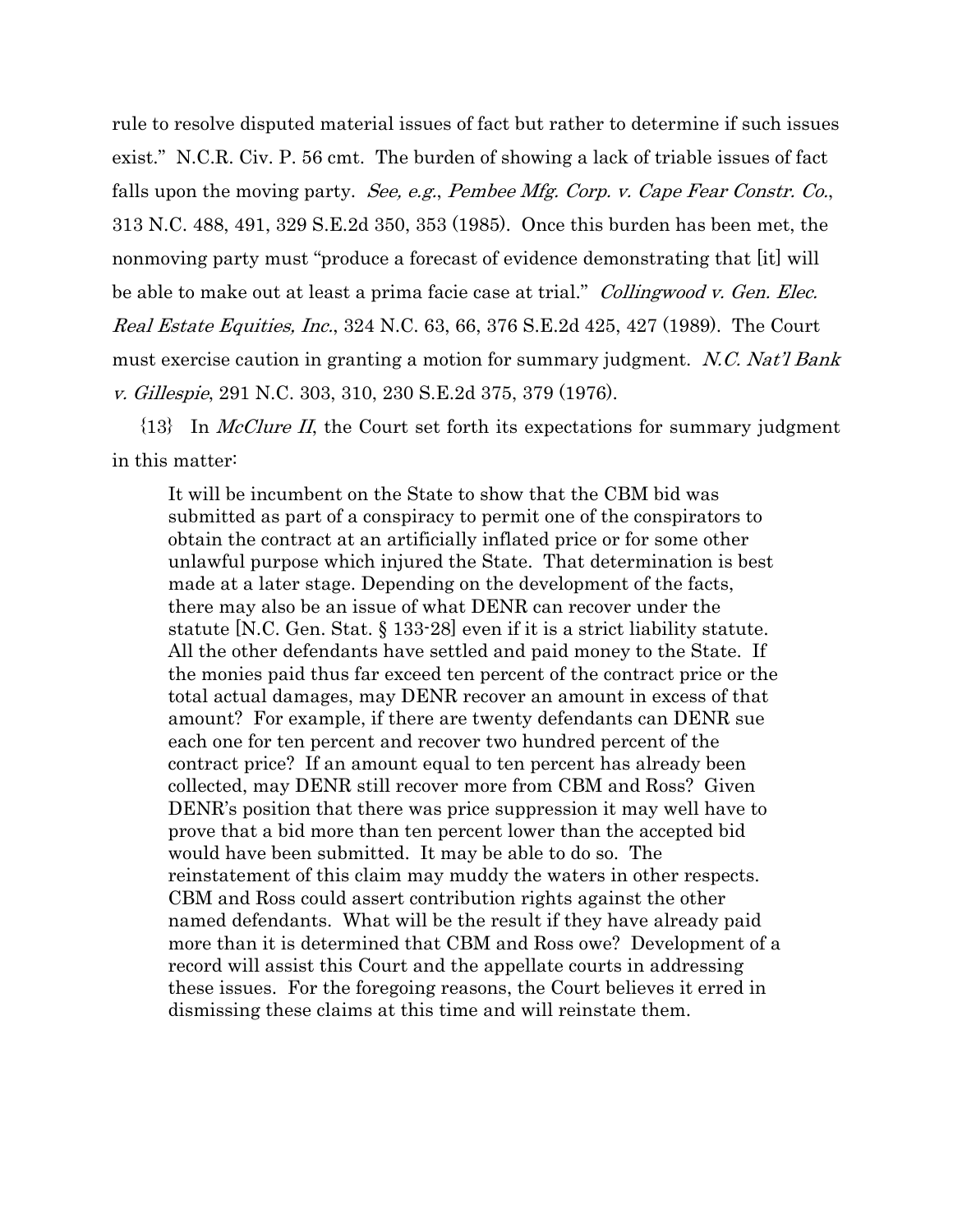2005 NCBC 6. Based on the record that has been developed, the Court grants Plaintiffs' Motion for Summary Judgment for the reasons explained below.

#### B.

#### CONSPIRACY IN RESTRAINT OF TRADE

{14} Section 133-28 of the General Statutes of North Carolina allows "any governmental agency entering into a contract which is or has been the subject of a conspiracy prohibited by G.S. 75-1 or 75-2" to sue the conspirators for damages. The existence of a conspiracy prohibited by sections 75-1 or 75-2 is a prerequisite to the applicability of section 133-28.

{15} Section 75-1 states that "[e]very . . . conspiracy in restraint of trade or commerce in the State of North Carolina is hereby declared to be illegal." Section 75-2 adds that any such conspiracy "which violates the principles of the common law" is considered a violation of section 75-1. The meaning of the term "conspiracy in restraint of trade or commerce" is found in judicial interpretations of section 75-1.

{16} First, "it is clear that North Carolina's substantive law of civil conspiracy . . applies in the context of G.S. 75-1." *Cameron v. New Hanover Mem'l Hosp., Inc.*, 58 N.C. App. 414, 443, 293 S.E.2d 901, 918 (1982). Civil conspiracy consists of four elements: "(1) an agreement between two or more individuals; (2) to do an unlawful act or to do a lawful act in an unlawful way; (3) which agreement results in injury to the plaintiff inflicted by one or more of the conspirators; and (4) pursuant to a common scheme." Privette v. Univ. of N.C., 96 N.C. App. 124, 139, 385 S.E.2d 185, 193 (1989). Injury to the plaintiff is an express element of civil conspiracy. The mere existence of a conspiracy does not result in civil liability. Rather, "[t]he gist of the civil action for conspiracy is the act or acts committed in pursuance thereof—the damage—not the conspiracy or the combination." Reid v. Holden, 242 N.C. 408, 414, 88 S.E.2d 125, 130 (1955).

{17} To violate section 75-1, the civil conspiracy must be "in restraint of trade." In determining whether a conspiracy is "in restraint of trade," the Court looks to a body of federal and state cases analyzing the meaning of that phrase. The federal cases are relevant because the language of section 75-1 is similar to language found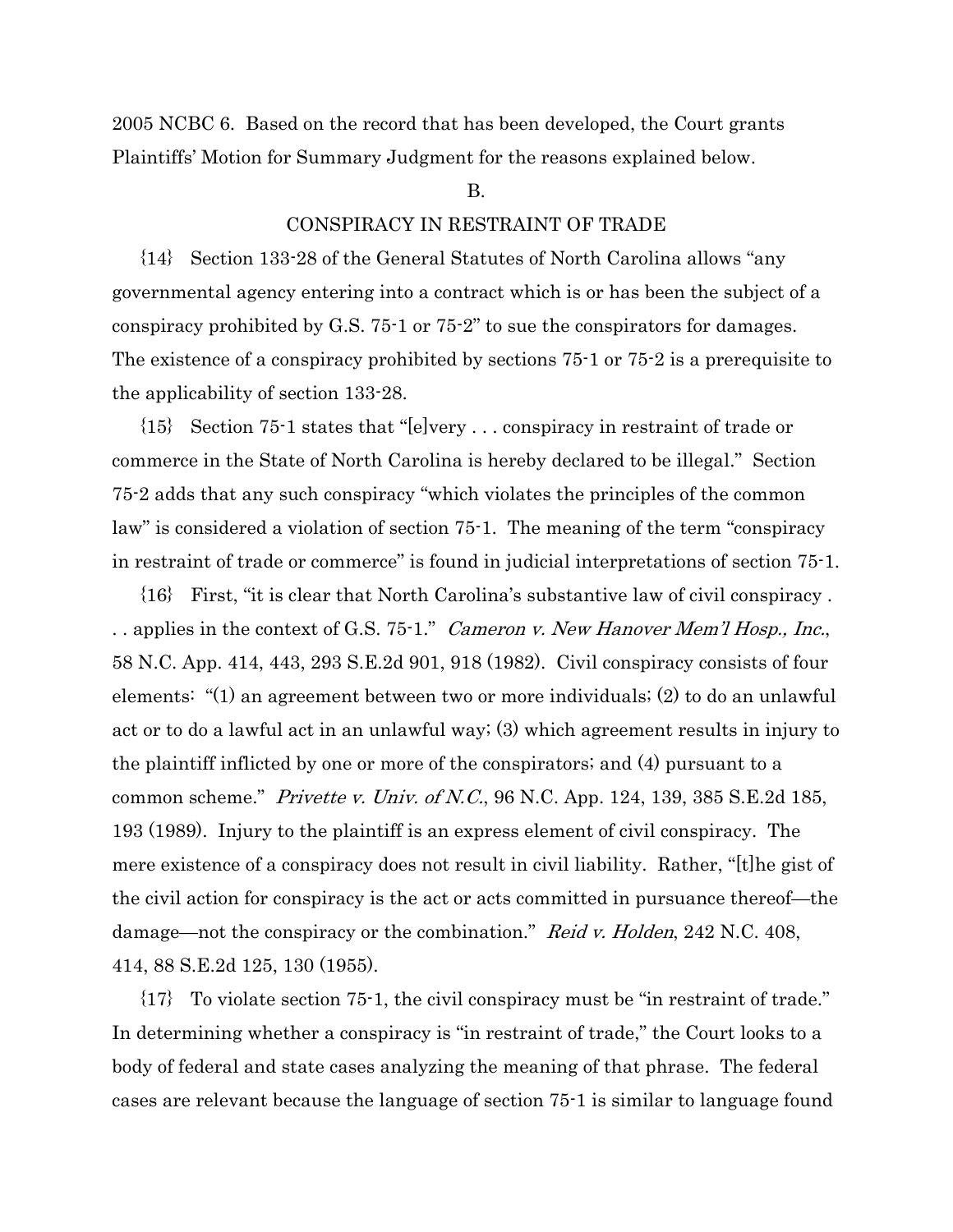in the Federal Sherman Anti-Trust Act, which states that "[e]very contract, combination in the form of trust or otherwise, or conspiracy, in restraint of trade or commerce among the several States, or with foreign nations, is hereby declared to be illegal." Sherman Anti-Trust Act § 1, 15 U.S.C.S. § 1 (LEXIS through Pub. L. No. 110-25). The North Carolina Supreme Court has noted that "the body of law applying the Sherman Act, although not binding [on North Carolina courts] in applying G.S. 75-1, is nonetheless instructive in determining the full reach of that statute." Rose v. Vulcan Materials Co., 282 N.C. 643, 655, 194 S.E.2d 521, 530 (1973). Both the federal and state cases make clear that the Court's primary focus in determining whether a conspiracy is prohibited by section 75-1 should be the impact of the conspiracy on the competitive environment. In *Standard Oil Co. of* New Jersey v. United States, 221 U.S. 1 (1911), the United States Supreme Court construed the Sherman Act to reach the following:

[A]ll contracts or acts which were unreasonably restrictive of competitive conditions, either from the nature or character of the contract or act or where the surrounding circumstances were such as to justify the conclusion that they had not been entered into or performed for the legitimate purpose of reasonably forwarding personal interest or developing trade, but on the contrary were of such a character as to give rise to the inference or presumption that they had been entered into or done with the intent to do wrong to the general public and to limit the right of individuals, thus restraining the free flow of commerce and tending to bring about the evils, such as enhancement of prices, which were considered to be against public policy.

221 U.S. at 58; see also United Roasters, Inc. v. Colgate-Palmolive Co., 485 F. Supp. 1041, 1049 (E.D.N.C. 1979) (applying North Carolina law and noting that "[c]ases applying the Sherman Act stress that the proper focus is upon the challenged restraint's impact on competitive conditions). As Adam Smith observed, a system of market exchange is fueled by self-interest:

Give me that which I want, and you shall have this which you want . . . it is in this manner that we obtain from one another the far greater part of those good offices which we stand in need of. It is not from the benevolence of the butcher, the brewer, or the baker, that we expect our dinner, but from their regard to their own interest. We address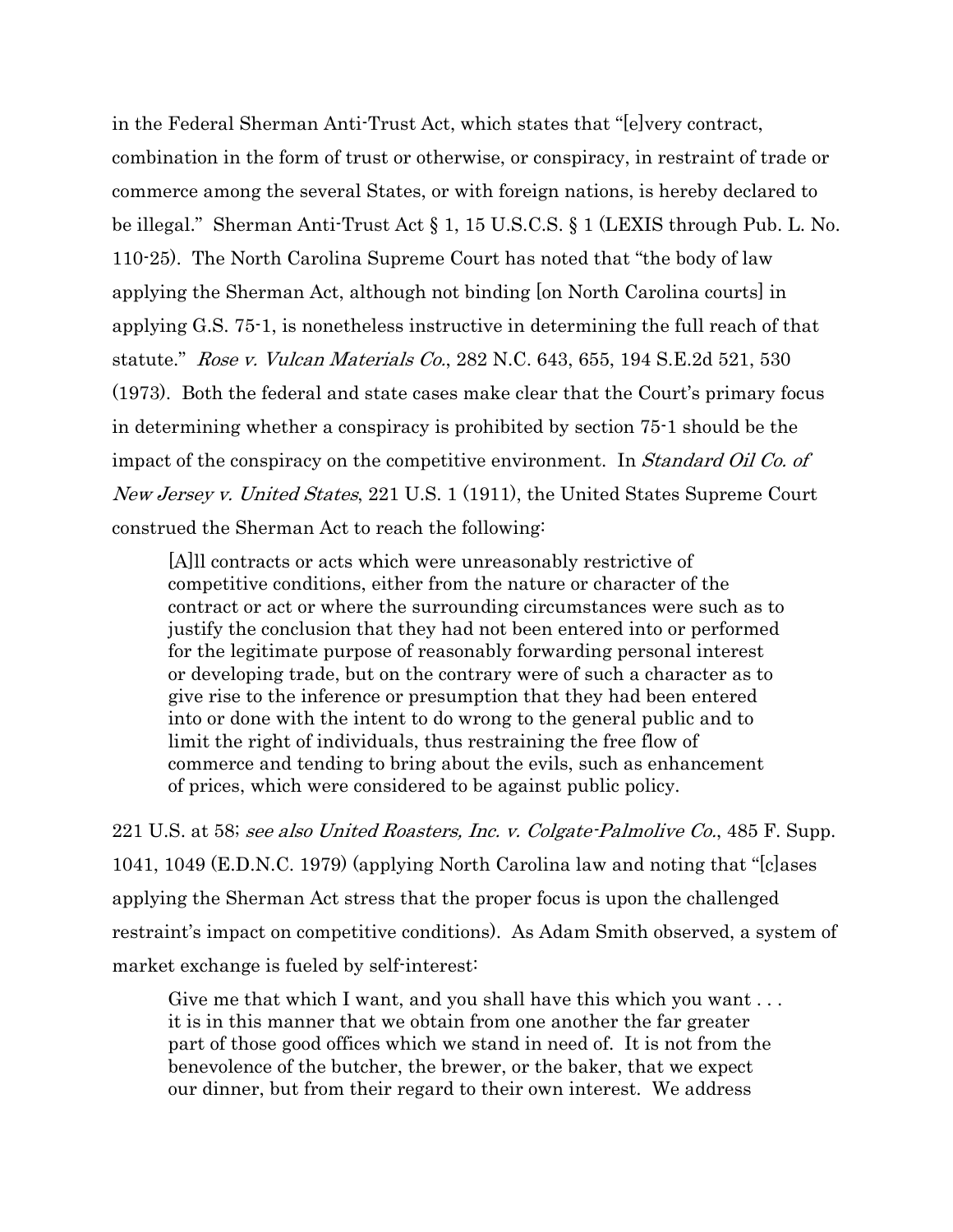ourselves, not to their humanity but to their self-love, and never talk to them of our own necessities but of their advantages.

Adam Smith, An Inquiry into the Nature and Causes of the Wealth of Nations 15 (Edwin Cannan ed., Modern Library 1994) (1776). In a market economy, individuals and businesses are expected to pursue their own self-interest. When they do not, expectations are frustrated and competition suffers. The pursuit of personal interest is an important part of our economy, which the Supreme Court acknowledged by characterizing it as "legitimate" in the *Standard Oil* case. See 221 U.S. at 58. The specter of improper anticompetitive behavior is raised when firms counterintuitively neglect their self-interest.

{18} Standard Oil also reflects the common law "rule of reason" that a conspiracy to restrain trade must operate to the prejudice of the public in order to be actionable. Indeed, a "combination is not objectionable if the restraint is such only as to afford fair protection to the parties thereto and not broad enough to interfere with the interest of the public." *Rose*, 282 N.C. at 656, 194 S.E.2d at 531.

{19} One of the clearest examples of an activity in restraint of trade is an agreement or conspiracy between competitors in an industry to fix prices. In fact, "a combination formed for the purpose and with the effect of raising, depressing, fixing, pegging, or stabilizing the price of a commodity in interstate or foreign commerce is illegal *per se*" under the Sherman Act. *United States v. Socony*-Vacuum Oil Co., 310 U.S. 150, 223 (1940). The concept of price fixing under the antitrust laws is very broad. Explicit agreements to fix prices would clearly be illegal under the Sherman Act, "[b]ut so would agreements to raise or lower prices whatever machinery for price-fixing was used." *Id.* at 222.

#### C.

## ANALYSIS

{20} In this case, the machinery for price fixing came in the form of an orchestrated effort to submit artificially high bids in response to a solicitation for bids from a state agency. The factual record developed by the parties shows that there is no genuine issue of material fact as to whether Defendants engaged in a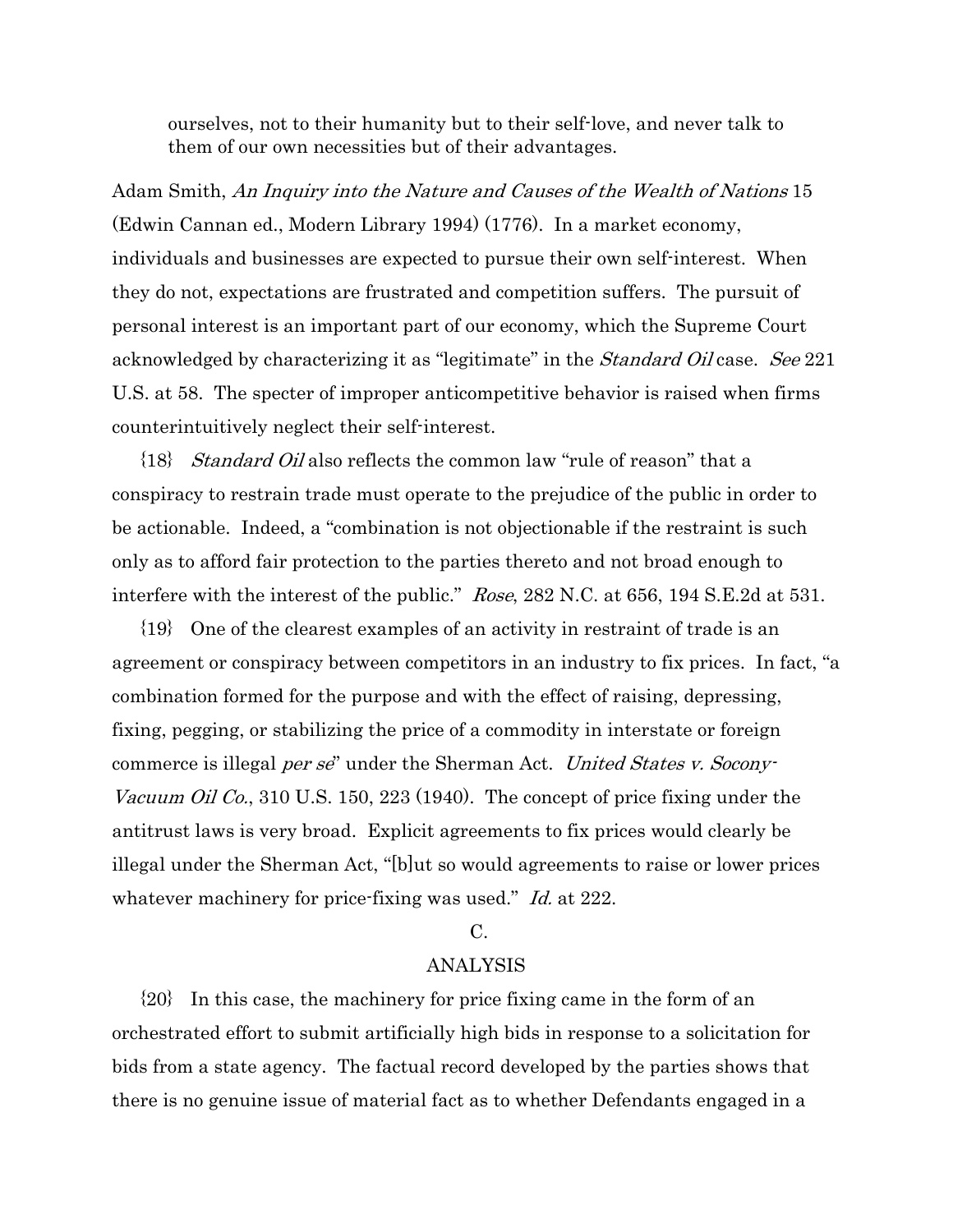conspiracy prohibited by section 75-1. The Court's conclusion is based on a careful review of the record before it.

{21} In order for there to be a conspiracy, there must be an agreement to do an unlawful act. Here, the record demonstrates that Defendants agreed with others to unlawfully restrain trade. This was accomplished in two ways. First, the Stakeholders Group submitted an inaccurate reasonable rate survey to DENR. Second, NCESPA characterized the survey as representing "fair market rates" and strongly encouraged members to quote those rates to DENR during the RFP.

# 1.

#### SURVEY

{22} This Court has already observed that "Defendants . . . conceded during oral arguments [on the motion to dismiss] that for the most part they knew that the rates they provided on the surveys were false." *McClure I*, 2004 NCBC 8  $\P$  14. Defendant Bateman was one of nine industry representatives who "agreed to take the lead in developing proposed new rates and backup that will be presented to DENR." (McClure Aff. Ex. 6.) From its earliest days, the leaders of the Stakeholders Group were concerned that the new rates would adversely affect the bottom lines of environmental service providers. In a November 28, 2001 e-mail to the Stakeholders Group, Bateman said "[t]he time has come for us to help ourselves . . . . In case you haven't calculated, the new rates [which DENR planned to implement on January 1, 2002] will result in a net decrease to those who perform work in the program." (Bateman Dep. Ex. 10, May 30–31, 2006.)

{23} The leaders of the Stakeholders Group knew that "DENR is required to consider typical billing rates when determining what is reasonable and necessary." (McClure Aff. Ex. 3.) However, Defendants were part of an agreement to use the survey results not to reflect true market rates, but to present DENR with a set of rates that were above market. They were of the opinion that "[c]ompetition is healthy, but in some way this industry's competitiveness has been destructive." (McClure Aff. Ex. 8B.) Defendants sought to curb this destructiveness by coordinating the industry's response to the survey and subsequent RFP. While the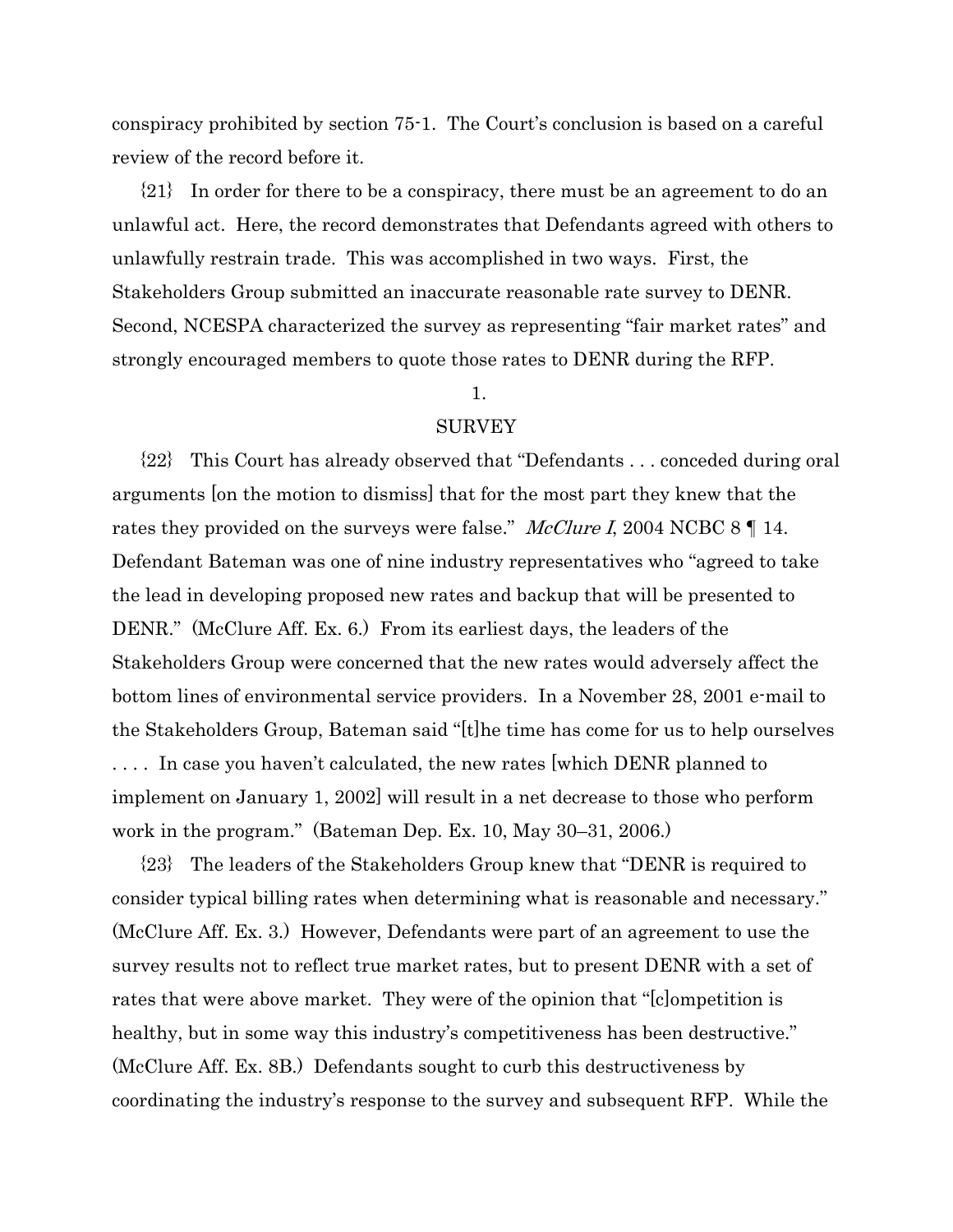survey was out, McClure reminded the Stakeholders that "the reasonable rate document will be your checkbook for at least a year if not more." (Bateman Dep. Ex. 9.) When asked if there was "any effort to make sure that the rates that were reported were genuine market rates," Bateman responded that "the purpose of the survey was to find out what the market rates were," but did not otherwise indicate that any measures were taken to ensure the accuracy of the survey. (See Bateman Dep. 38: 7–11.)

{24} After the survey results were returned, representatives of several environmental consulting firms, including CBM president Ken Czoer, met to review, compile, and refine responses to the survey. (McClure Aff. ¶ 3.) After removing the outliers, the group rounded most of the averages upward. (McClure Aff. ¶ 4.) The survey results were characterized as "fair market rates" and submitted to DENR on January 11, 2002. (McClure Aff. Ex. 43; Bateman Dep. Ex. 18.) Defendant Bateman agreed with the characterization of the survey results and the submission to DENR. (Bateman Dep. 133:5.)

{25} Scott Ryals, an employee of the Trust Fund Branch for the Underground Storage Tank Section of DENR's Division of Waste Management testified that "[t]he rates in the survey provided to DENR in January 2002 were approximately forty percent (40%) higher than the RRD then in effect," not including the twenty percent markup that NCESPA was requesting be added to the rates provided. (Ryals Aff.  $\P$ 8.)

{26} The survey was not what it purported to be. It was presented to NCESPA members and DENR as a survey of "fair market rates," but actually presented above market rates. As shown below, the survey results were attached to an e-mail sent to NCESPA members in advance of the RFP (McClure Aff. Ex. 43) and were the basis of bids submitted to DENR by various firms.

#### 2.

### BROADCAST E-MAILS

{27} The second aspect of the conspiracy was an agreement and scheme on the part of Defendants and others to have firms submit bids at the "fair market" rates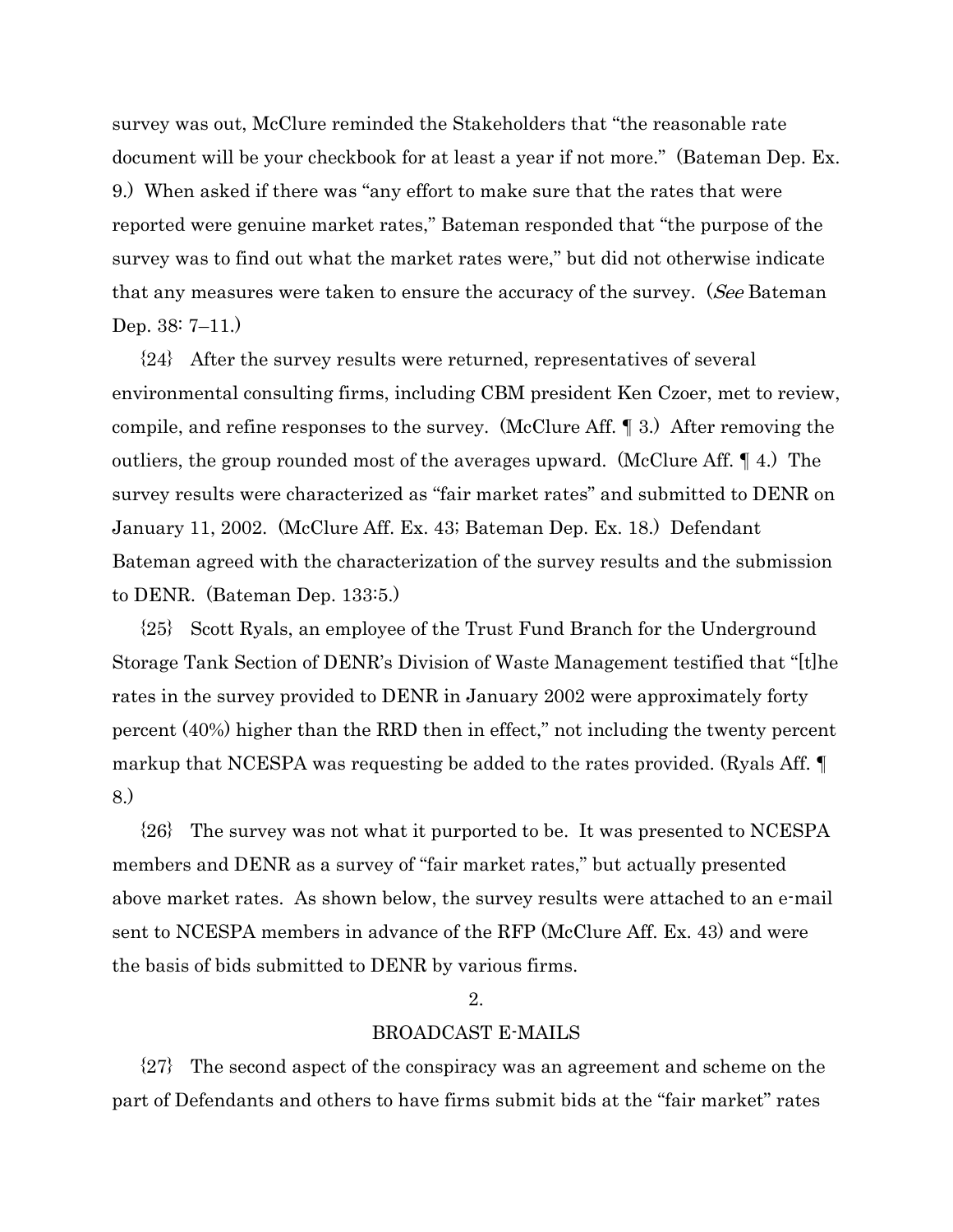determined by NCESPA as a result of the survey. This was accomplished by sending e-mails to environmental service providers ("ESPs") in advance of a bidding process for the state lead contract. Defendant Bateman was part of the group responsible for drafting these e-mails (see McClure Aff. Exs. 13–42 (series of e-mails between NCESPA directors discussing the broadcast e-mail)) and ultimately gave her approval to the final version (McClure Aff. Ex. 42 (stating "I am in, send it")). There is ample evidence in the record demonstrating that the intent of the e-mail was to unite ESPs in an effort to present bids that were driven by the NCESPA survey, not by market forces or the self-interest of the individual firms competing for the contract. The board believed that DENR's ulterior motive in issuing the RFP was to use the bids as data in creating a new RRD. John Hill stated early on that "[m]y opinion is they are looking for backup material for STF reasonable rates." (McClure Aff. Ex. 9.) McClure agreed that

they will certainly use any rates they receive on this as ammunition against us for Reasonable Rate Document discussions. It will also validate their belief that in the end they can divide us by pitting us against us in a bidding war. In my opinion, the best thing that could happen would be for noone [sic] to respond to this.

(McClure Aff. Ex. 9.) The first line of the broadcast e-mail seemed to discourage any response at all by warning ESPs that "the recent solicitation for State lead contractors (RFP 16-N03001) by NCDENR may be in violation of the Mini-Brooks Act." (McClure Aff. Ex. 43.) The Mini-Brooks Act restricts public works contracts from requiring bids for certain engineering and other work. See N.C. Gen. Stat. § 143-64.31 (LEXIS through 2007 legislation). However, the directors had concluded prior to sending the e-mail that "[t]he solicitation itself is not in violation of Mini-Brooks." (McClure Aff. Ex. 19.) Yet NCESPA never communicated this conclusion to its members. (Bateman Dep. 104:11–12.) Rather it left them with the impression that DENR's solicitation might have been illegal.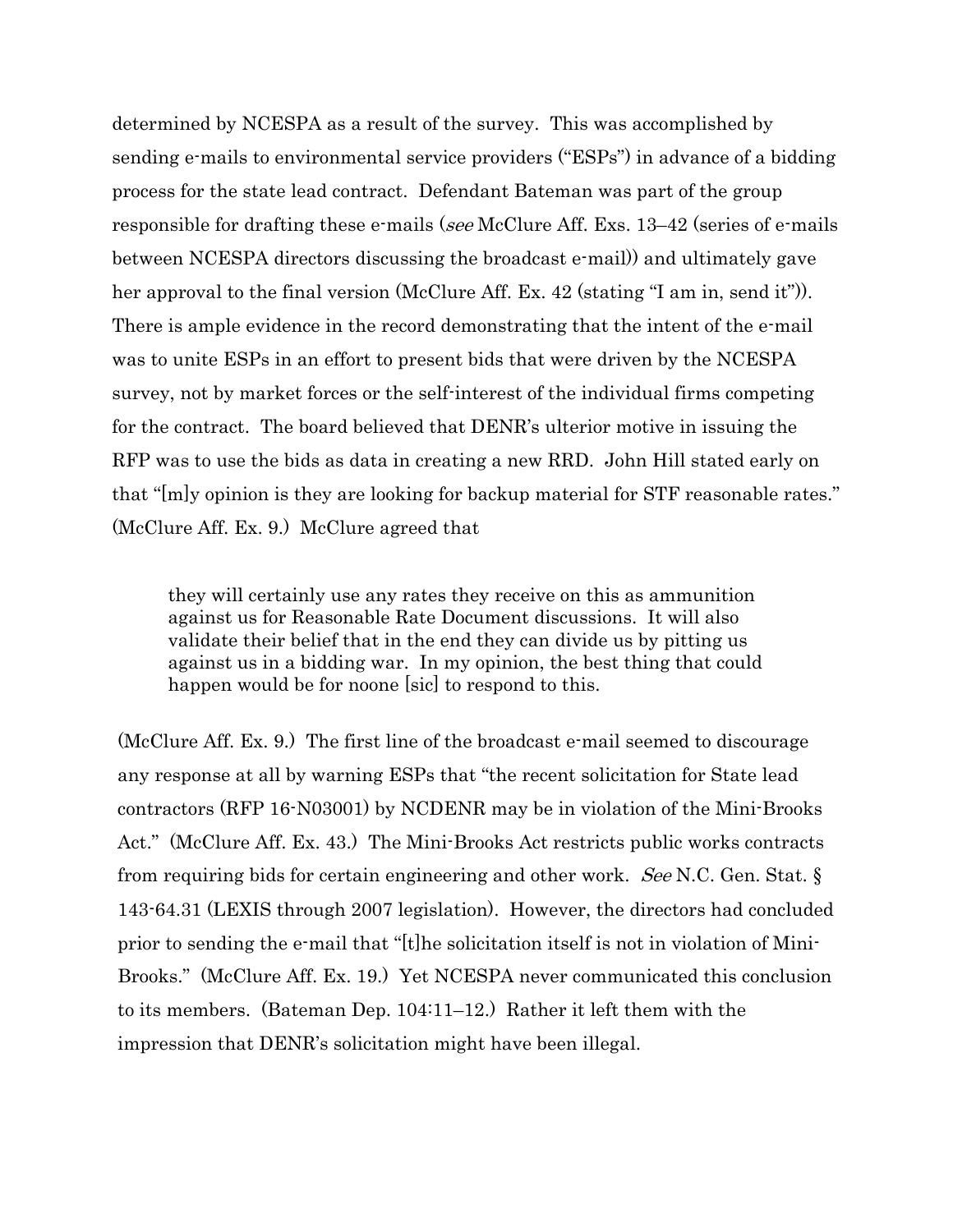{28} NCESPA treated the RFP not as a competitive bidding process, but as an opportunity to prove itself a formidable organization to DENR. In an August 13, 2002 e-mail to the board, McClure noted that

if any firms responds [sic] to this solicitation and submits prices at or below the current reasonable rate document, it will begin to undermine everything we are fighting for. If a NCESPA member firm submits anything less than what we have proposed as reasonable rates, I think it severely undermines our position. I think this is one of the first instances where we will see if NCESPA has any teeth to it. The response the State gets on this will go a long way in how they view us as an organization.

(McClure Aff. Ex. 13.) McClure also believed that "[t]he best show of strength for our organization would be to have multiple firms submit the fair market rates determined by NCESPA." (McClure Aff. Ex. 33.) Defendant Bateman also viewed the RFP as a chance to prove NCESPA's strength, noting in an August 15, 2002 email that "I think they are watching to see how strong we will be." (McClure Aff. Ex. 32.) The broadcast e-mail ultimately stated that

NCESPA feels that submittal of costs that are below fair market rates under this solicitation or any similar solicitation could ultimately be used in development of the reasonable rate document (RRD). When considering your response to this solicitation, we strongly encourage our members to keep these points in mind along with the considerable amount of work performed by NCESPA with respect to the RRD. The fair market rates researched and developed by NCESPA are attached to this e-mail.

(McClure Aff. Ex. 43.) The "fair market rates" came from the survey, which had been manipulated.

{29} The intent of the e-mail was to influence the bids submitted by ESPs to the State. The NCESPA rates were attached to the e-mail. Language in the e-mail implied that if a firm pursued its self-interest by bidding lower than the NCESPA rates, that firm would be hurting the entire industry.

{30} The drafters of the broadcast e-mail knew they were on thin ice and were aware of the shadow cast by the antitrust laws. At the NCESPA interim board of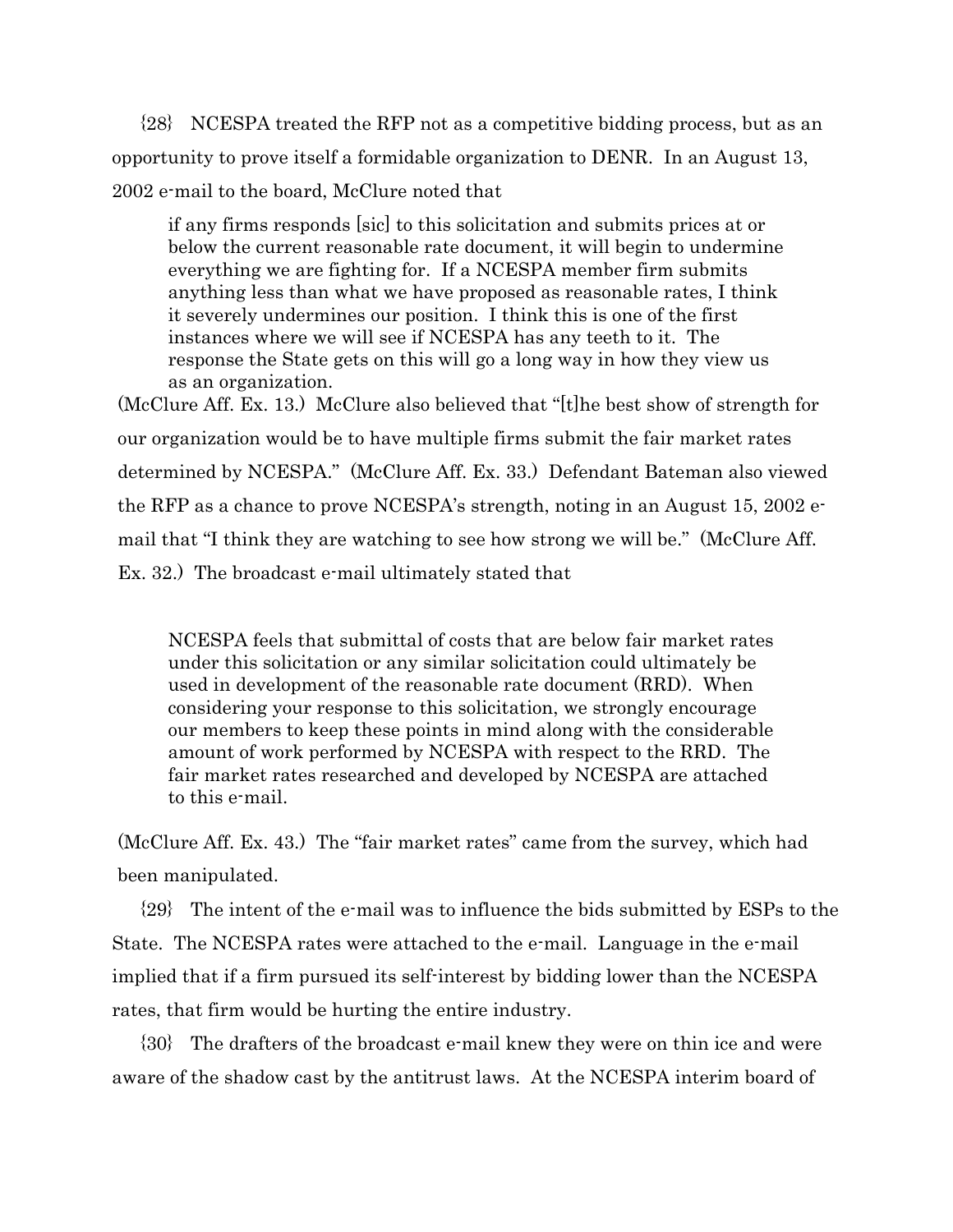directors meeting on May 7, 2002, the group "discussed the need for a disclaimer about price fixing before each meeting" (Bateman Dep. Ex. 15), but never approved such a disclaimer (Bateman Dep. 53: 21). An early draft of the broadcast e-mail stated, "NCESPA advises its non-engineering services providers who wish to respond to submit the reasonable rates researched and endorsed by NCESPA." (McClure Aff. Ex. 16.) John Hill advised the directors to "LET US be very careful. This is an open bid and we can not [sic] go around talking about rates or how we should respond." (McClure Aff. Ex. 10.) Keith Anthony was concerned that "we might come off as looking like we are all in collusion by all of us (NCESPA) sending in the same rate structure or even suggesting as much in an e-mail or worse yet the web site." (McClure Aff. Ex. 14.) McClure brushed aside these concerns, asking "so what if we get accused of collusion? Is that a bad thing? It shows that we are strong and united as a group." (McClure Aff. Ex. 16.) He went on to say, "I doubt very seriously that the State will attempt to sue anyone over this." (McClure Aff. Ex. 16.)

{31} The language was ultimately softened. The e-mail "strongly encouraged" members to remember "the considerable amount of work performed by NCESPA with respect to the RRD." (McClure Aff. Ex. 43.) Members were reminded that "[t]he fair market rates researched and developed by NCESPA are attached to this e-mail." (McClure Aff. Ex. 43.) Although the final e-mail does not explicitly direct members to submit the NCESPA rates, the implication is clear. The drafters intended to imply as much as possible without overtly telling members what rates to submit, as indicated by the following comment by Pete Byers: "In addressing John's comments regarding telling nonengineering firms to respond to the RFP with the NCESPA rates, I feel we can accomplish this by informing them of these rates and how they were obtained . . . . However, I would lean away from telling anyone what rates to submit." (McClure Aff. Ex. 29.) Defendant Bateman advocated edits that would "steer us further away from discussing rates, markups, and providing a fresh copy of the rates." (McClure Aff. Ex. 34.) It was not necessary to explicitly tell firms to submit the NCESPA rates because "[t]he work and rates are known by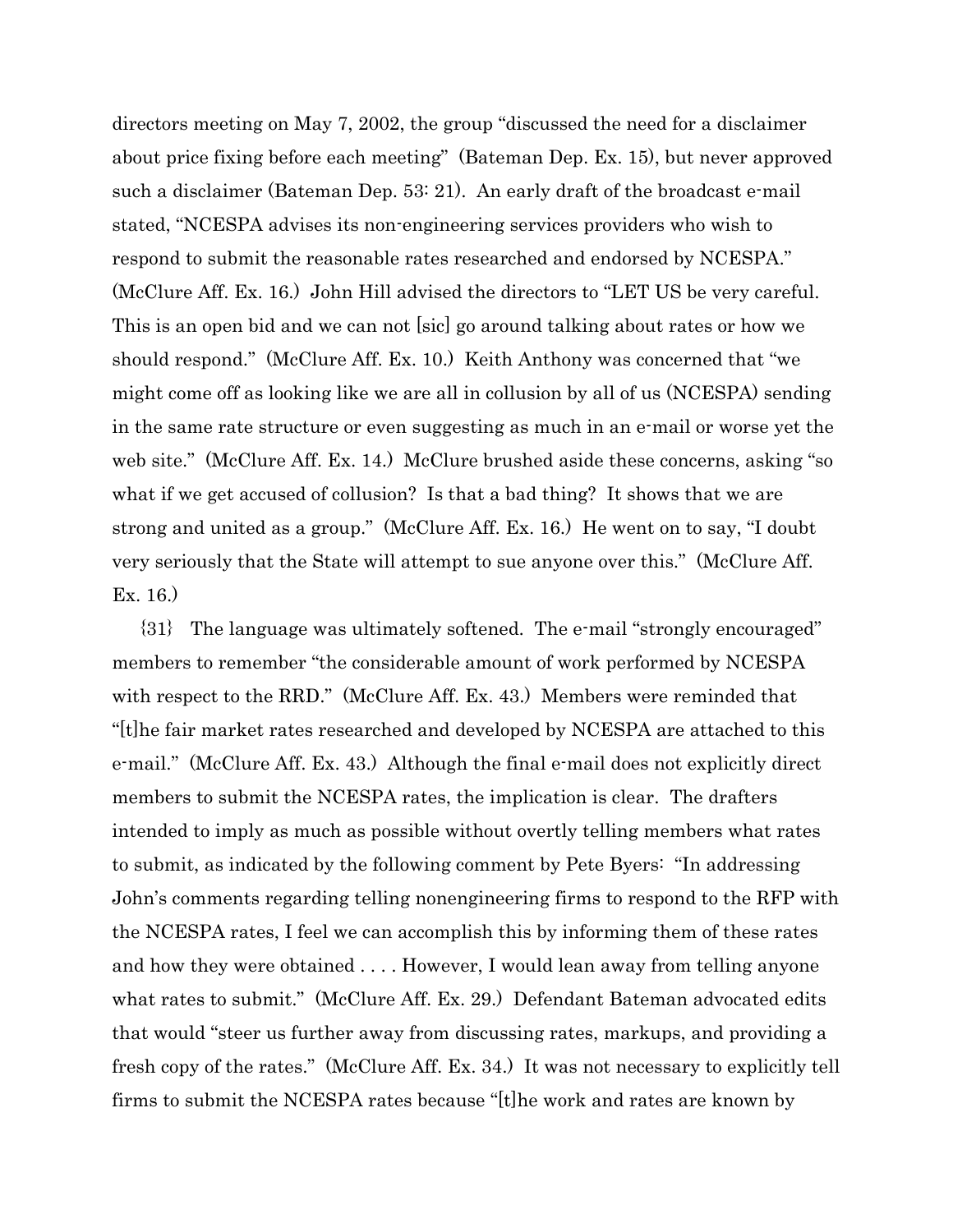those to whom we will send this message." (McClure Aff. Ex. 34.) In the final draft, McClure "tried to soften this proposal . . . while still getting our point across." (McClure Aff. Ex. 33.) The point was to get multiple firms to submit the NCESPA rates. Overall the board was oblivious to the possible consequences of their actions. Any concerns over collusive behavior were quickly brushed aside as the board agreed to transmit the broadcast e-mail.

{32} Bateman approved the final draft of the broadcast e-mail. (McClure Aff. Ex. 42.) She testified that before she gave her approval, she consulted with Morris Caddell, a Charlotte attorney who frequently advised CBM on a number of issues, and forwarded to him a series of e-mails between the NCESPA directors which included the proposed broadcast e-mail. According to Bateman, "Morris told me that he saw no problem with what was being proposed as far as sending out . . . the broadcast e-mail." (Bateman Dep. 192: 18–20.) She did not approve the broadcast e-mail until after she heard from Mr. Caddell because she "wanted his opinion before [she] entered into any discussions related to this or agreed to send out any broadcast e-mails." (Bateman Dep. 193: 8–10.) But Mr. Caddell testified that the purpose of his conversations with Bateman regarding the e-mails was to advise her on a course of action for CBM alone. (Caddell Dep. 17:2–6.) According to Caddell,

It was more of a conversation about what would be the issues, because I would have had to do some in-depth research to actually give a legal opinion, a final yay or nay on whether or not it was legally valid to send it [the broadcast e-mail] out or not, and I had not done that kind of research. And I didn't think I was being requested to, but again, I think it was more just general sort of bringing me up to speed that . . . [the broadcast e-mail was] being kicked around, but it probably wasn't going to go out.

#### (Caddell Dep. 16: 15–25.)

{33} Some of the most compelling evidence of the NCESPA board's agreement to restrain trade comes after the broadcast e-mail was sent and firms began to respond to the RFP. First, the board members' firms submitted the NCESPA rates. In a September 6, 2002 e-mail to the board, Defendant Bateman notified them that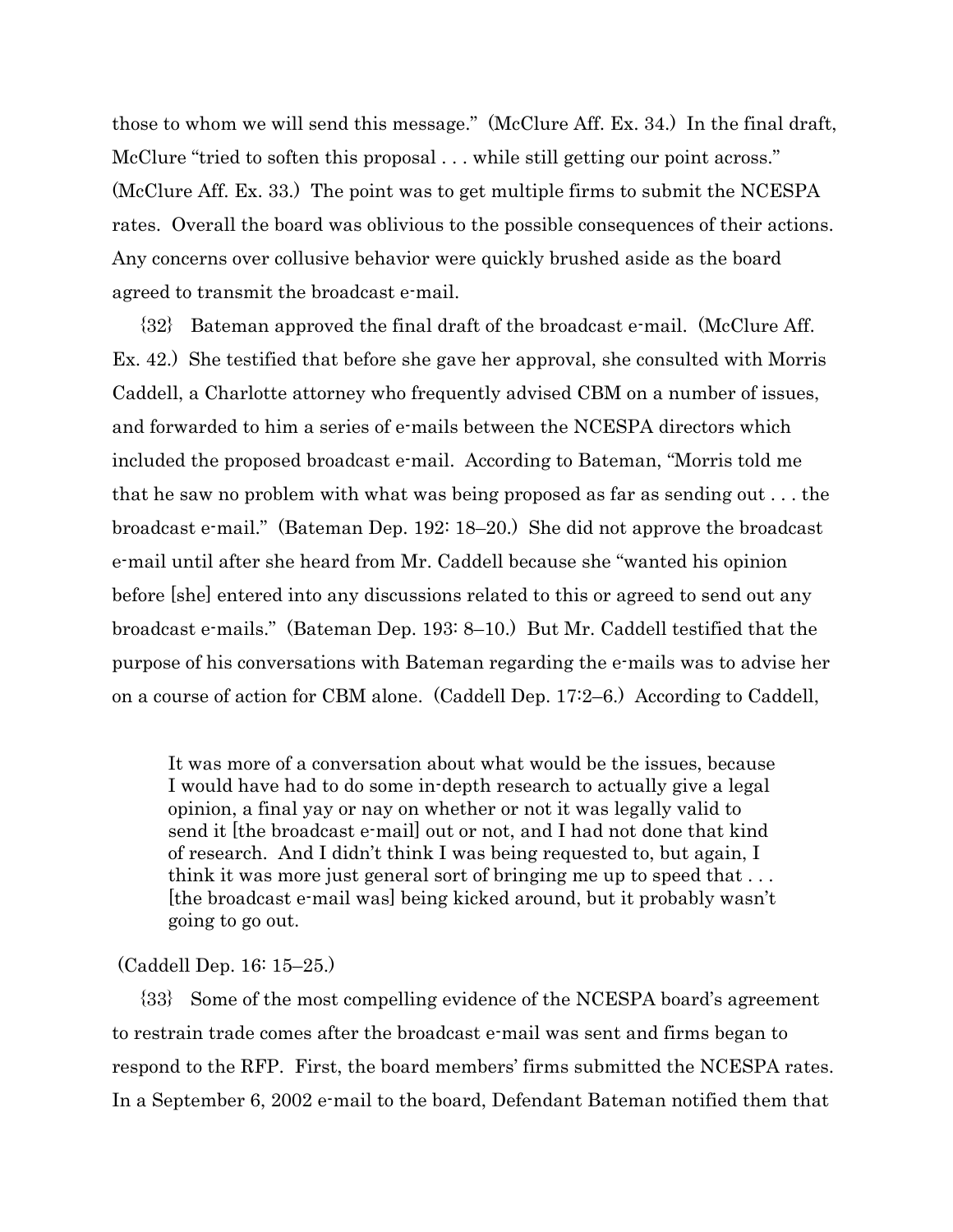she was "going to send the NCESPA rates plus 20%." (McClure Aff. Ex. 55B.) Keith Anthony responded that "I too am submitting the NCESPA rates plus 20%." According to Bateman, she notified the others of the amount of her bid because the bid was submitted to DENR "for informational purposes only." (Bateman Dep. Ex. 34.) This informational bid was sent to DENR, but CBM requested that DENR return it unopened because DENR had clarified issues regarding the Mini-Brooks Act in the interim. (Bateman Dep. 147: 3–10.) Bateman instructed CBM employee Kim Freeman "[t]o remove the letter stating that it was a non-bid and re-submit it in the bid package as required." (Bateman Dep. 177: 4–9.) The consequence of all this is that Bateman had informed the other NCESPA board members how CBM was going to respond to the RFP. (See Bateman Dep. 149: 10–13.)

{34} Other firms clearly got the message that they were to use the NCESPA rates. Representatives from two firms even called McClure to ask whether to use the proposed NCESPA rates or the proposed rates plus 20%. (McClure Aff. Ex. 44.) These inquiries indicate that at least some member firms' submissions were guided by the NCESPA rates, rather than their professional judgment as to what rate would be best for their business and give them the best chance of obtaining the state lead contract.

{35} The NCESPA board clearly did not want members to pursue their selfinterest as they normally would in a competitive environment. After the bidding had opened, McClure wanted to obtain the bid results in order to find out what members had bid. He stated that "[i]f some firms did go in and undermine our efforts, I think it would be good to know who is 'on our team' and in it for the long haul and who is out for themselves and short term gain." (McClure Aff. Ex. 57.) In a competitive market, there are no "teams" of firms. Rather, firms are supposed to be "out for themselves." Defendant Bateman agreed with McClure that it would be a good idea to try and obtain the bids through the Freedom of Information Act or other public records laws. (Bateman Dep. 164:16 (stating "I did not disagree with getting the FOI").) Keith Anthony said that "I submitted the NCESPA rates and I want to know what members lowballed it." (McClure Aff. Ex. 63.) Bateman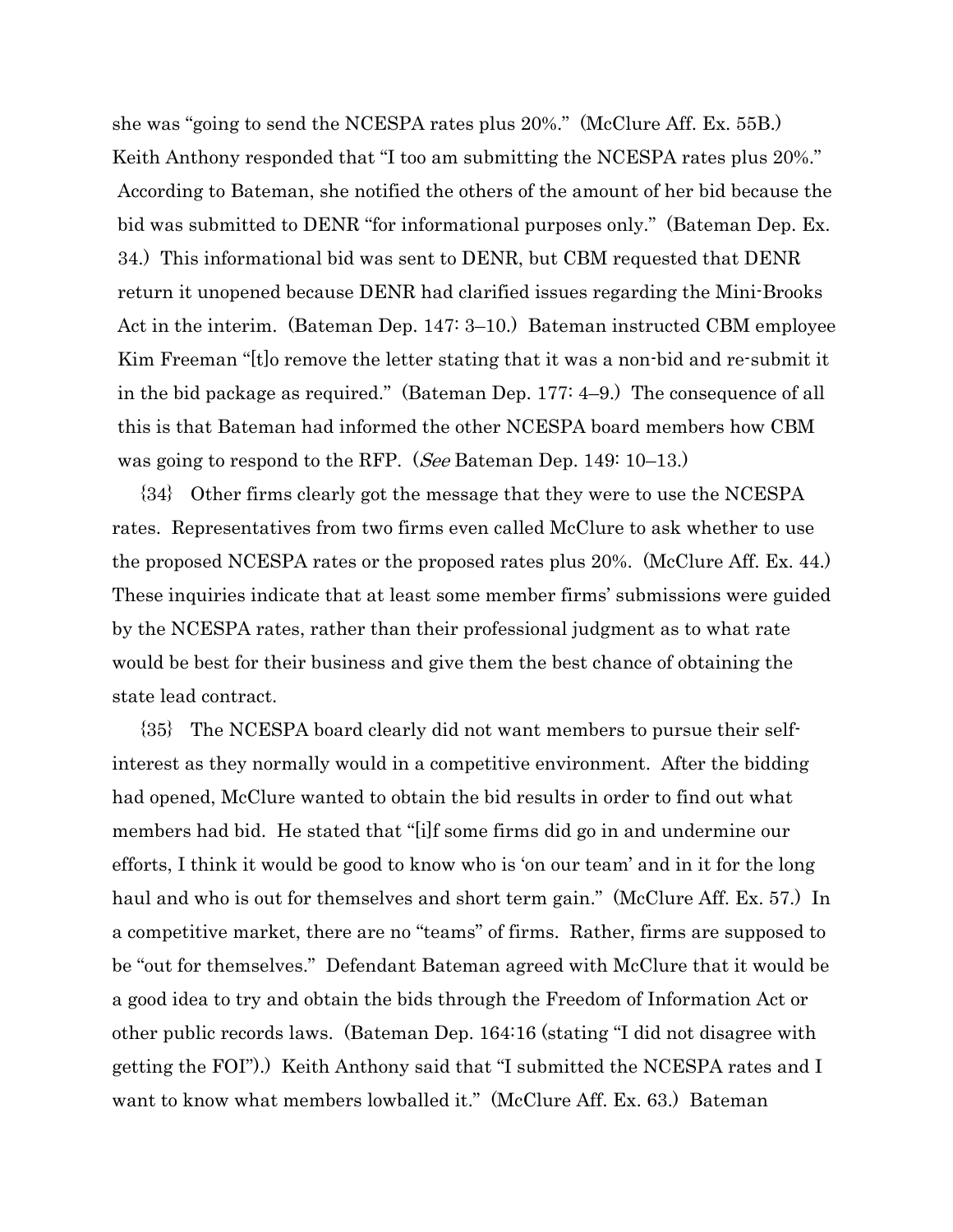testified that she believed she was tasked with requesting the bid information under the Freedom of Information Act, although the actual request may have been sent in by someone else. (Bateman Dep. 164: 3–6.)

{36} All of this evidence leads to the conclusion that the NCESPA board, including Defendant Bateman and her company, CBM, entered into an agreement to restrain trade as that phrase has been defined by the courts. As a result of the broadcast e-mails, the bidding process for the state lead contract was not competitive. Firms were essentially told what rates to submit. Those that did not submit these rates were branded traitors to the cause, and were sought out by the NCESPA leadership for retribution. The cases make clear that an agreement to raise or lower prices violates the antitrust laws "whatever machinery for price fixing was used." *Socony-Vacuum*, 310 U.S. at 222. Here, the machinery consisted of an inflated survey of purportedly "fair market" rates and a coercive e-mail encouraging members to submit those rates.

{37} The term "restraint of trade" is broad enough to include collusively providing false market data that will be used to set prices. In *Knevelbaard Dairies* v. Kraft Foods, Inc., 232 F.3d 979 (9th Cir. 2000), the plaintiff milk producers claimed that the defendant cheese makers conspired to depress the prices they paid for milk produced in California. *Id.* at 982. In that case, the California Department of Food and Agriculture used the bulk cheese price from the National Cheese Exchange in its formula for setting the minimum price for California milk. Id. The cheese makers allegedly rigged the price for bulk cheese in order to both decrease the cost of bulk cheese and California milk. Id. The Ninth Circuit reversed the District Court's order dismissing the plaintiff milk producers' claims. The court noted that "[r]estrictions on price and output are the paradigmatic examples of restraints of trade that the Sherman Act was intended to prohibit." Id. at 986 (quoting NCAA v. Board of Regents, 468 U.S. 85, 107–8 (1984)).

{38} In Socony-Vacuum, prices of gasoline sold by major oil companies were controlled by spot market prices. The oil companies engaged in buying programs that "at least contributed to the price rise and the stability of the spot markets, and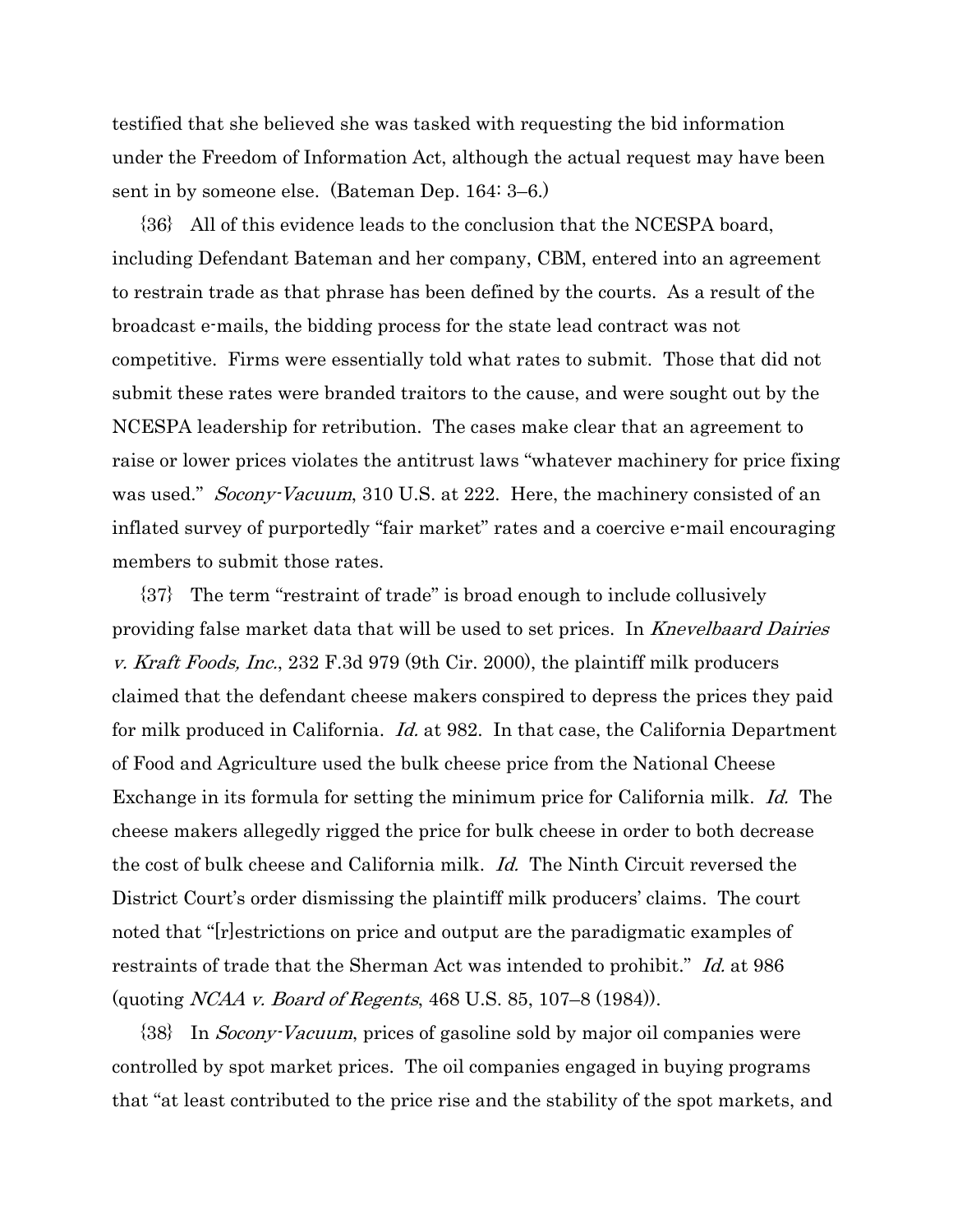to increases in the price of gasoline sold in the Mid-Western area during the indictment period." *Id.* at 219. In *Socony-Vacuum*, "[c]ompetition was not eliminated from the markets; but it was clearly curtailed, since restriction of the supply of gasoline, the timing and placement of the purchases under the buying programs and the placing of a floor under the spot markets obviously reduced the play of the forces of supply and demand." Id. at 220. Justice Douglas also noted that

prices are fixed . . . if the range within which purchases or sales will be made is agreed upon, if the prices paid or charged are to be at a certain level or on ascending or descending scales, if they are to be uniform, or if by various formulae they are related to the market prices. They are fixed because they are agreed upon. And the fact that . . . they are fixed at the fair going market rate is immaterial. For purchases at or under the market are one species of price-fixing.

# Id. at 222.

{39} Defendants' actions are a restraint of trade as that term is defined in the Knevelbaard Dairies and Socony-Vacuum cases. Defendants participated in drafting and approving the transmission of an e-mail to a number of ESPs that were going to be participating in a state lead contract. The intent of this e-mail was to influence the prices the firms submitted. The evidence shows that a number of firms, including Defendant CBM, submitted the NCESPA rates, rather than a rate they determined to be in their best interest. As noted above, the NCESPA rates were inflated. But as *Socony-Vacuum* makes clear, Defendants' acts would still be in restraint of trade even if the survey was an accurate reflection of the fair market rates. Competition consists of firms pursuing their self-interest and submitting bids that will give them the best chance of obtaining the contract. When all firms get together beforehand and agree to submit similar prices, competition is stifled. In her deposition, Defendant Bateman noted that CBM submitted a bid because "it was real prices for real work, and I wanted them to look at it," not because she thought CBM would be awarded the contract. (See Bateman Dep. 317:16–17.) One of her reasons for submitting the bid was so that it would be before DENR in the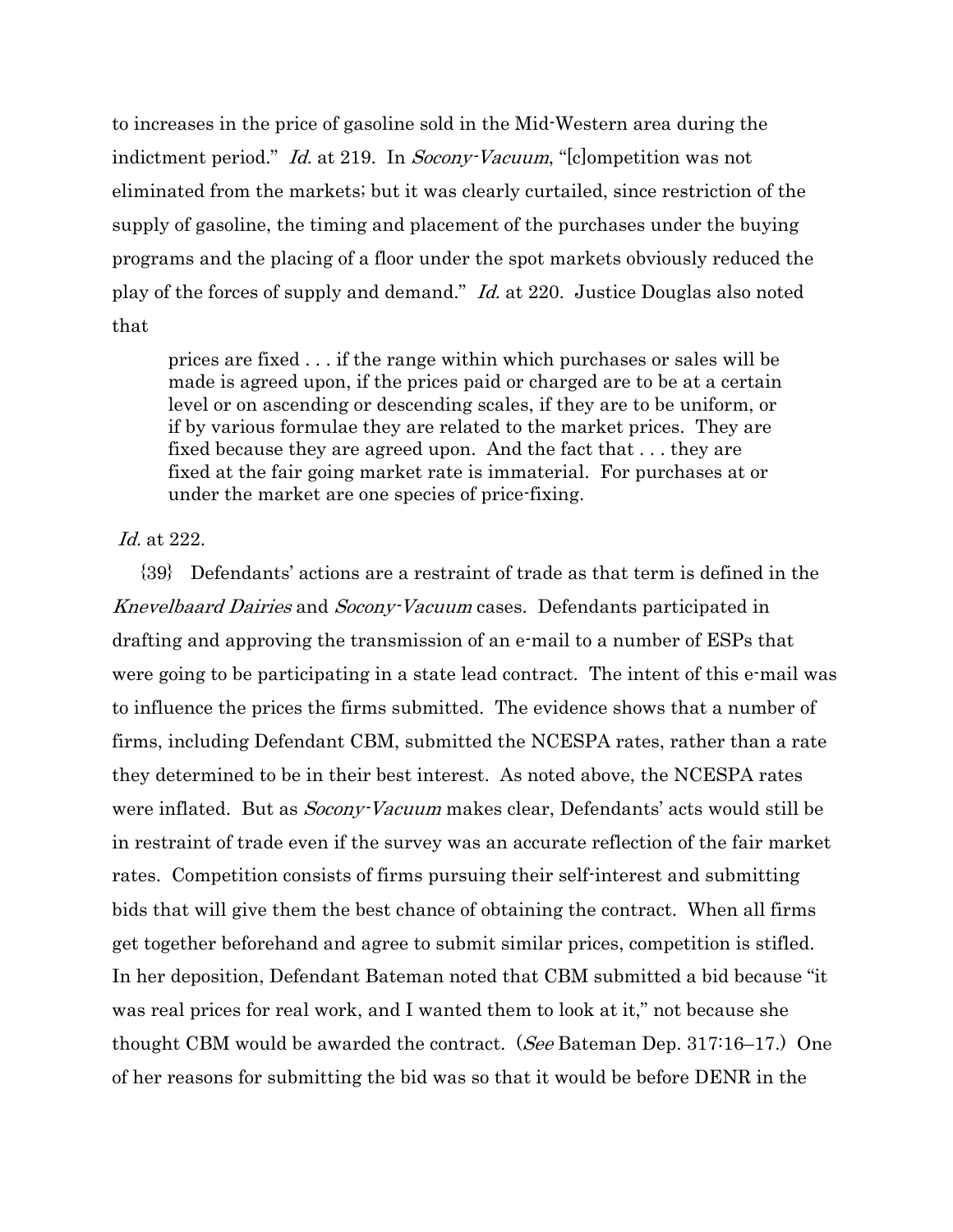event they used the bids to create the new RRD. (Bateman Dep. 317:23–318:1.) The bid ultimately submitted by CBM was based on the NCESPA rates, rather than the rates CBM was then charging its customers, as reflected in the following exchange from Bateman's deposition:

Q. Why in your second submission did you not submit the CBM rates?

A. Because we submitted the NCESPA rates. They were reasonable for the work that was going to be done supposedly.

Q. But they were not your rates at the time?

A. That's right.

(Bateman Dep. 246:15–21.) Here, the State was deprived of competition in the RFP and provided with inflated bids in order to affect DENR's determination of the RRD.

{40} Defendant Bateman was a participant in the conspiracy. Throughout her deposition, she claims to have disagreed with the thoughts and attitudes of her fellow board members on many occasions; but on no occasion does she appear to have made her disagreement known to the board or anyone else. Furthermore, she was complicit in the board's actions by assenting to them, giving her seal of approval, and in some cases helping to carry the board's plans into action. There are several examples of this pattern.

{41} On May 17, 2002, Bateman sent an e-mail to the new NCESPA group that included a letter from NCESPA president Darin McClure (Bateman Dep. Ex. 16.) In the letter and as noted above, McClure stated that "[c]ompetition is healthy but in some ways this industry's competitiveness has been destructive." (Bateman Dep. Ex. 16.) The letter was from McClure but also included the names and telephone numbers of the NCESPA board of directors, including Bateman. When asked whether the board approved the letter, Bateman responded "I don't know that we went through a formal board meeting for approval." (Bateman Dep. 54: 17–20.) She also testified that she disagreed with McClure's choice of words that competition had been destructive in the ESP industry. (Bateman Dep. 54:25–55:7.) Bateman testified that she "probably" voiced her concerns, but couldn't recall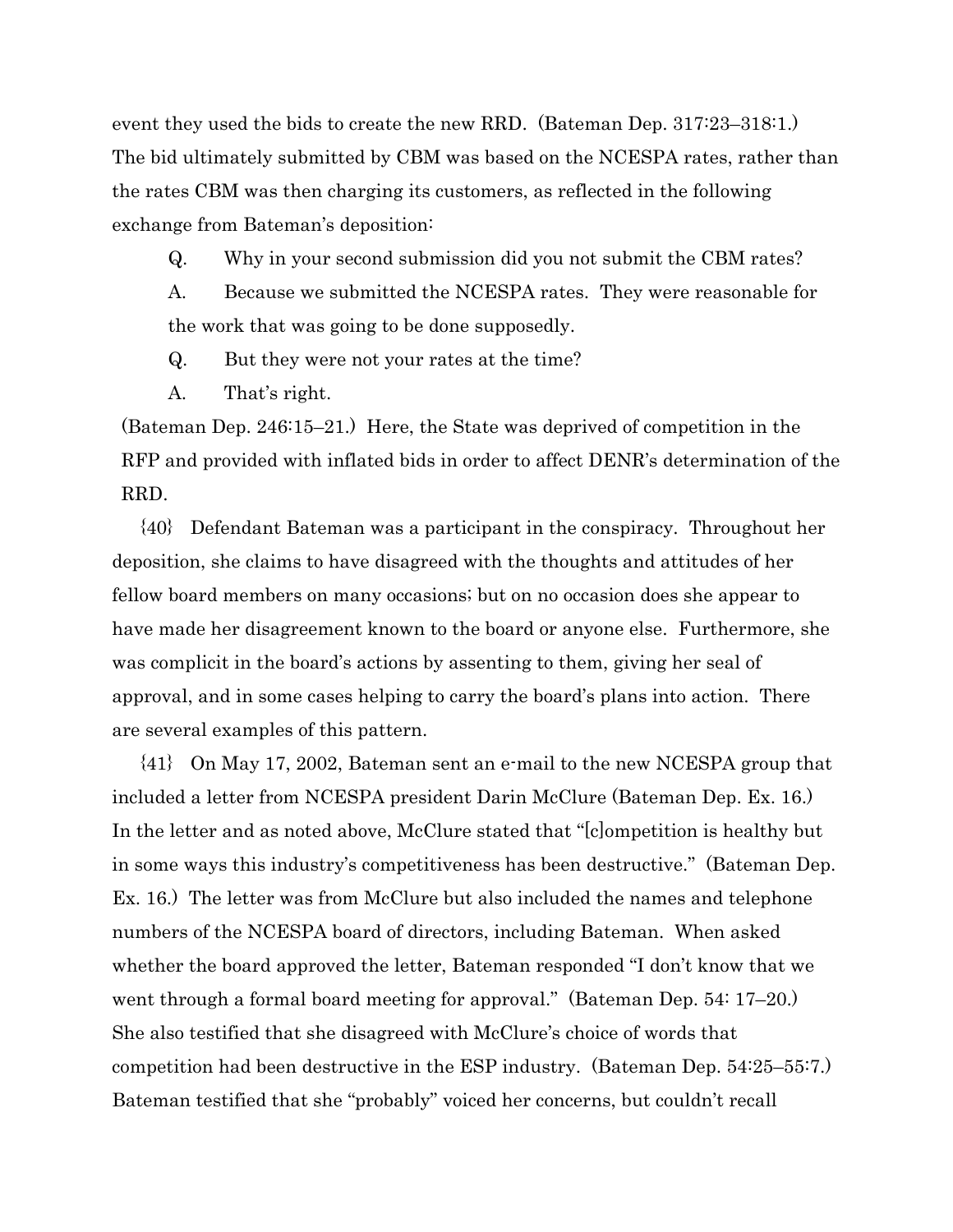specifically whether she made her concerns known. (Bateman Dep. 55: 8–12.) Despite "absolutely" disagreeing with McClure's statement, Batemen sent the email anyway, with her name and telephone number listed at the bottom. (See Bateman Dep. 56: 7–11.)

{42} Bateman also testified that she disagreed with a number of things said in e-mails between NCESPA board members in August of 2002. On August 13, McClure wrote that

if any firms responds [sic] to this solicitation and submits [sic] prices at or below the current reasonable rate document, it will begin to undermine everything we are fighting for. If a NCESPA member firm submits anything less than what we have proposed as reasonable rates, I think it severely undermines our position. I think this is one of the first instances where we will see if NCESPA has any teeth to it. The response the State gets on this will go a long way in how they view us as an organization.

(McClure Aff. Ex. 13.) Once again, Bateman testified that she disagreed with these statements. (Bateman Dep. 119:5–25.) However, the next e-mail in the record from Bateman to the NCESPA board (Bateman Dep. Ex. 26) contains no statements that she disagreed with the writings of McClure and others. Bateman testified that she disagreed with the ideas being discussed in the e-mails, but couldn't recall where she voiced her disagreement. (Bateman Dep. 120: 11–19.) Bateman also testified that she disagreed with Keith Anthony's statements reflecting his anger at firms who had "low-balled" the bid. However, she didn't know whether she responded to his e-mail or if she communicated her disagreement to any other members of the board. (Bateman Dep. 169: 4–14.)

{43} Bateman's counsel asked her, "do you know of any rule or requirement by NCESPA or any other organization that you belong to that you have to agree or disagree with statements made by someone else in writing, verbally, or otherwise?" (Bateman Dep. 186: 18–22.) Bateman responded in the negative. (Bateman Dep. 186: 23.) Although such a requirement may not have been in place, Plaintiffs' Motion for Summary Judgment requires the Court to evaluate the evidence before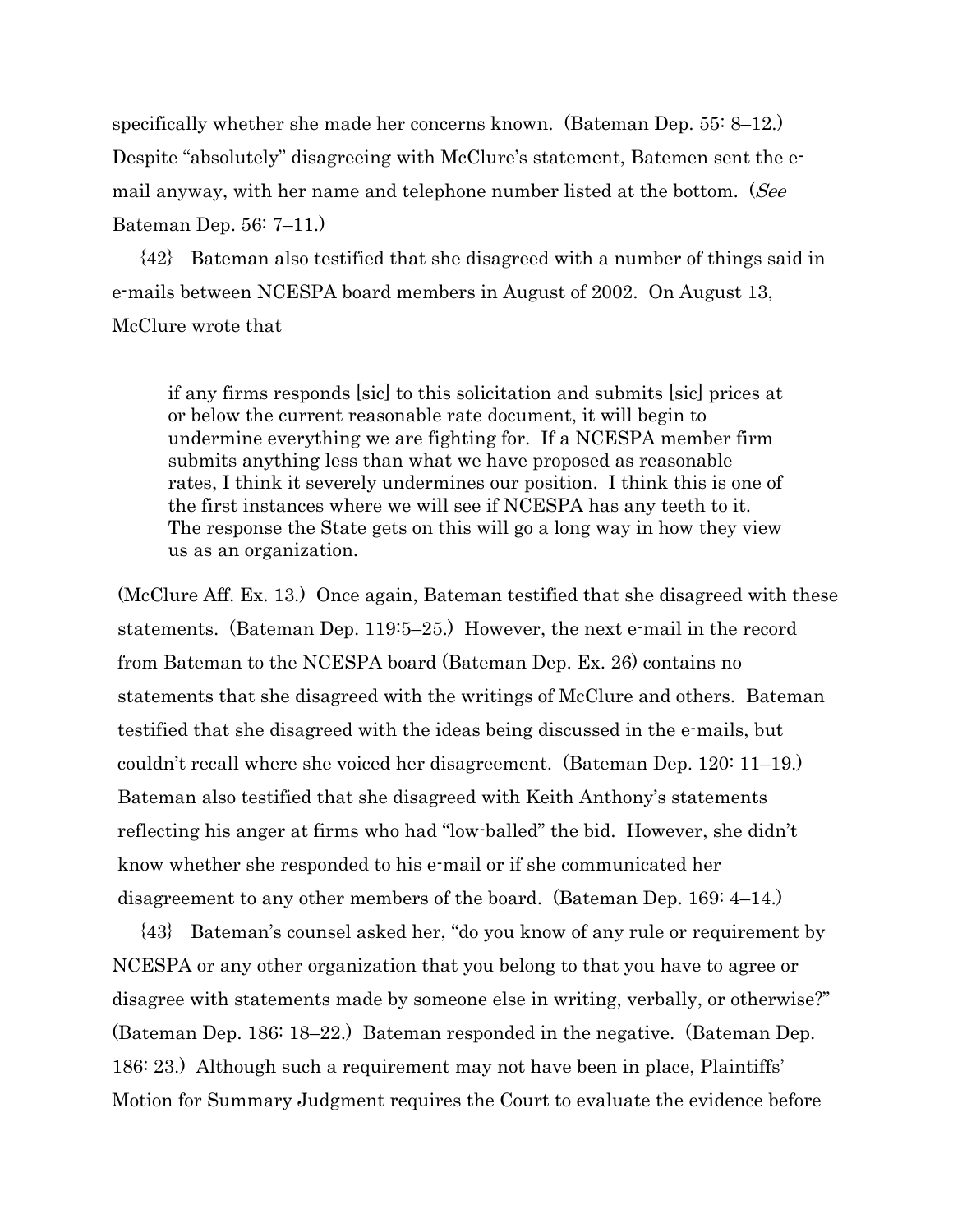it. Bateman has testified that she disagreed with various acts of NCESPA board members, but her actions are not in conformity with such disagreement. Bateman has presented the Court with no documents reflecting her disagreement. In her deposition testimony, she is unable to specify when or if she made her disapproval known to the rest of the board. Most troubling of all, Bateman approved the NCESPA board's actions in spite of her disagreement. She sent the e-mail to potential NCESPA members along with the letter from McClure, and allowed her name to be included on the letter stating that competition in the ESP industry had been destructive. She approved the transmission of the broadcast e-mail and its recommendation to use the NCESPA rates despite her concerns about collusion. She submitted CBM's bid with the NCESPA rates in compliance with the conspiracy. She took part in the efforts to locate firms who low-balled the bid. The record here clearly indicates that Bateman and CBM participated in the conspiracy.

{44} Furthermore, the conspiracy they helped advance injured the public. A conspiracy to restrain trade must operate to the prejudice of the public in order to be actionable. In this case, the public was injured because a state agency was deprived of a competitive bidding process as the result of an agreement between firms in the environmental services industry. There existed an intent to artificially inflate the RRD rates as well. According to Dexter Matthews, Director of the Division of Waste Management of DENR, the agency "was made aware if the allegations against certain companies surrounding their bids to the August 8, 2002 RFP, but determined that it was in the best interest of DENR to move forward with the information collected from the RFP, because comparison of the competitive market data collected from responses to the RFP to the RRD then in effect showed that the rates needed to be adjusted downward to reflect market prices." (Matthews Aff. ¶ 8.) The "competitive market data" was comprised of the bids after the collusive bids were removed. However, Mr. Matthews concluded that even the noncollusive bids were skewed upward because "the recipients of the emails who responded to the RFP knew that there was a concerted effort to get engineering firms not to respond and to get responding firms to submit inflated bids, and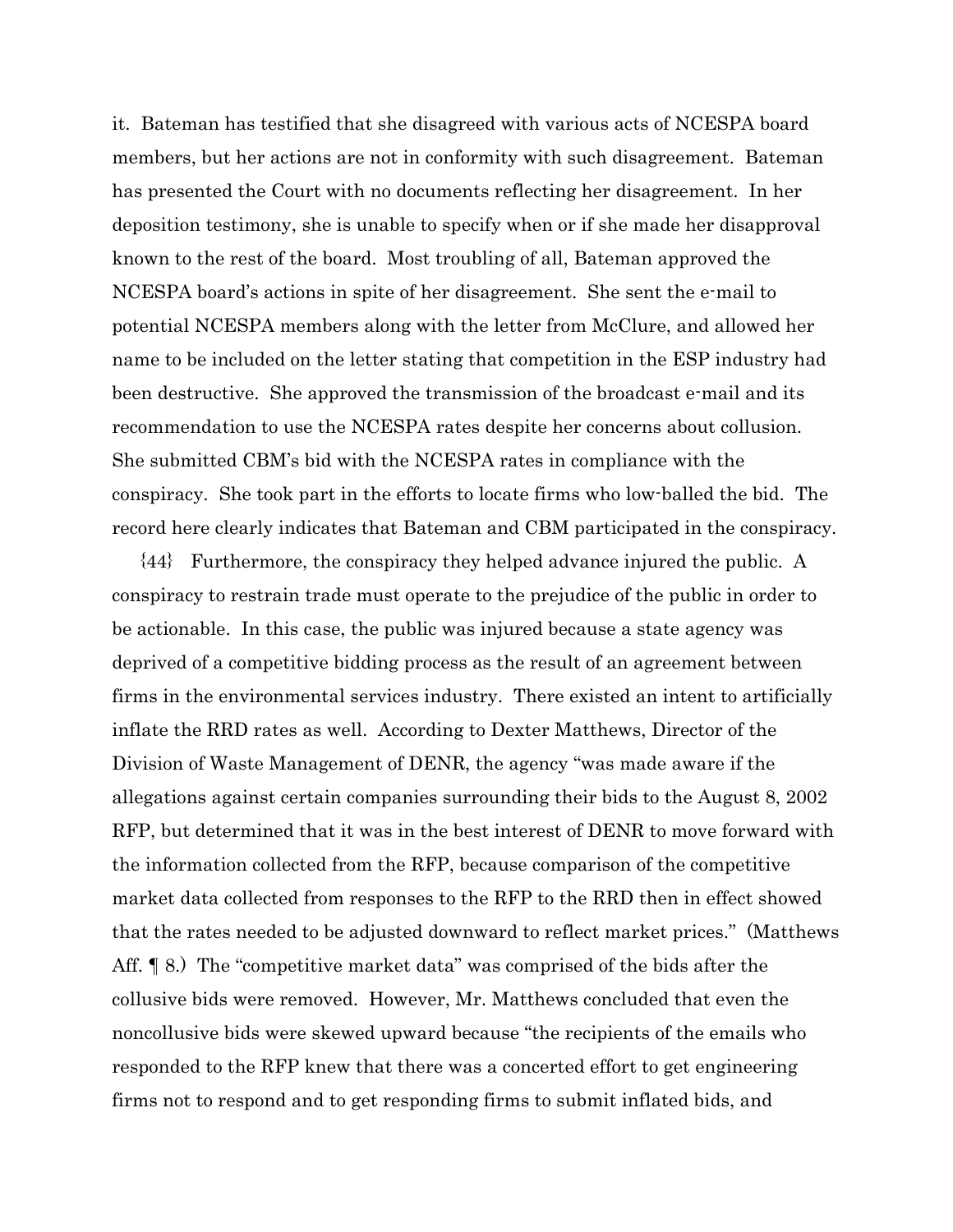therefore that competition for the contracts would likely be blunted." (Matthews Aff. <sup>¶</sup> 9.) DENR used upwardly skewed numbers to formulate the revised RRD, and was also damaged by the suppression of competitive bidding on the RFP.

{45} The record also contains sufficient evidence to conclude that there was injury as a result of the conspiracy. Testimony indicates that a number of firms would have submitted lower bids in the absence of a conspiracy. McClure stated that "[i]n the absence of concerns about DENR's use of the responses to the RFP in formulating a new Reasonable Rate Document, Mid-Atlantic likely would have submitted at least some lower figures in response to that RFP than it ultimately submitted." (McClure Aff. ¶ 6, Ex. 12.)

{46} In sum, the facts show that there was a conspiracy in violation of section 75-1 and 75-2. Defendants Bateman and CBM have not presented the Court with any evidence to call these facts into question or to rebut the evidence of their participation in the conspiracy. The existence of the conspiracy is admitted by the other conspirators. The goal of the conspiracy was to artificially inflate the market price information DENR used to set its rates for reimbursement and for state lead work. In short, the conspirators sought to inflate prices by artificially and dishonestly manipulating the information used to establish the RRD.

#### IV.

#### DAMAGES

{47} Based on the foregoing, DENR entered "into a contract which is or has been the subject of a conspiracy prohibited by G.S.  $75$ -1 or  $75$ -2 . . . ." See N.C. Gen. Stat. § 133-28(a). The specific contracts DENR entered into were pursuant to the RFP, the bids for which were improperly influenced by NCESPA. DENR awarded two contracts pursuant to the RFP, one to Force Environments Service Company, LLC and another to Geological Resources, Inc. (Ryals Aff. ¶ 15.) Under section 133- 28(b), DENR is allowed to choose the measure of damages, which "shall be either the actual damages or ten percent (10%) of the contract price which shall be trebled as provided in G.S. 75-16."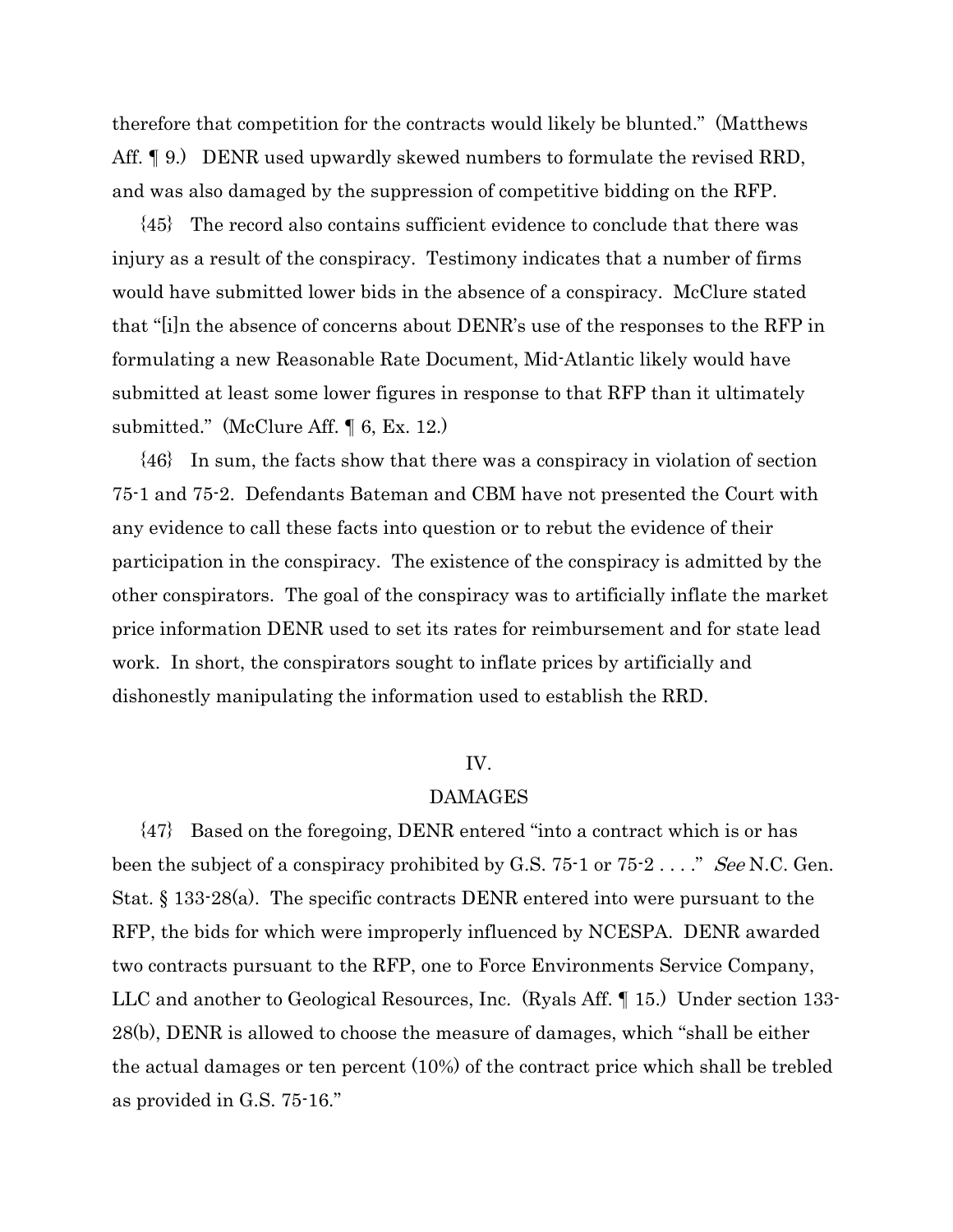{48} In this case, DENR has elected to recover ten percent of the contract price, trebled. (Mem. Supp. Pls.' Mot. Summ. J. 23.) The total contract price is equal to the sum of the amounts paid under the Force Environmental and Geological Resources contracts:

> \$852,008.37 Force Environmental Contract + 916,107.44 Geological Resource Contract 1,768,115.81 Total Contract Price

Ten percent of the total contract price is \$176,811.58. Trebled, this amount comes to \$530,434.74.

{49} Thus, ten percent of the contract price trebled is \$530,434.74. This is the amount owed to DENR under section 133-28. The Court has no discretion to adjust this amount. Ten percent of the contract price is trebled "as provided in G.S. 75- 16." N.C. Gen. Stat. § 133-28(b). Section 75-16 states that "if damages are assessed . . . judgment shall be rendered in favor of the plaintiff against the defendant for treble the amount fixed by the verdict." In *Marshall v. Miller*, 302 N.C. 539, 276 S.E.2d 397 (1981), the North Carolina Supreme Court concluded "that the Legislature intended trebling of any damages assessed to be automatic once a violation is shown." Id. at 547, 276 S.E.2d at 402. Automatic trebling of damages leaves no room for judicial discretion. Atl. Purchasers, Inc. v. Aircraft Sales, Inc., 705 F.2d 712, 715 (4th Cir. 1983).

{50} Although the amount of damages is fixed by statute and the State's election thereunder, the Court must consider that a portion of the damages has already been paid by some of the former Defendants in this action. In a Consent Decree and Order of Dismissal dated December 13, 2004, Defendants McClure, Proctor, and Mid-Atlantic agreed to pay civil penalties to the North Carolina Department of Justice and damages to DENR as follows:

| Defendant    | Penalties | Damages |
|--------------|-----------|---------|
| Mid-Atlantic | \$100,000 | 80,000  |
| McClure      | 60,000    |         |
| Proctor      | 10,000    |         |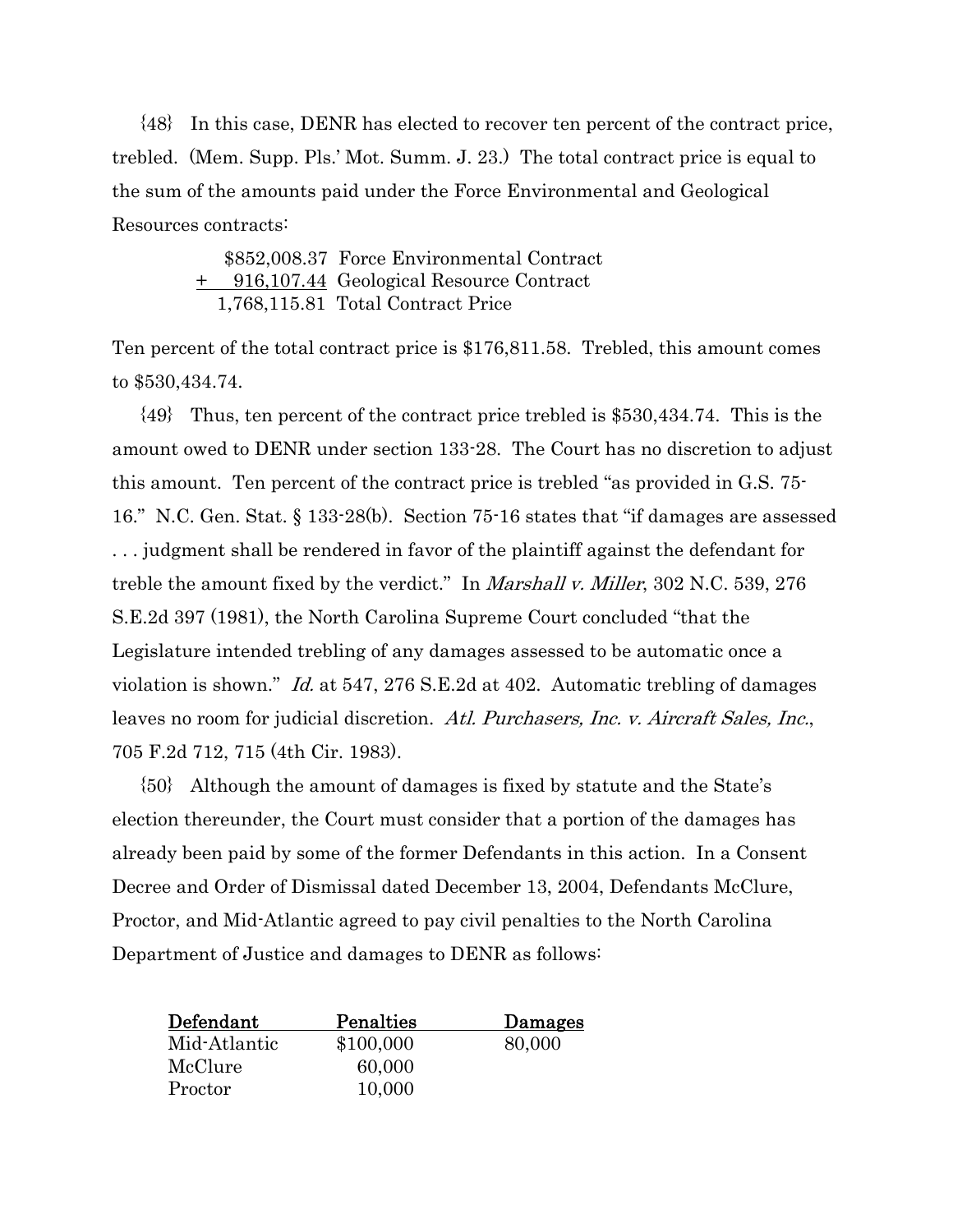The damages amount paid by Mid-Atlantic included "\$60,000 to resolve DENR's statutory damages claims under N.C.G.S. § 133-28." (Consent Degree and Order of Dismissal Regarding Darin M. McClure, Thomas A. Proctor, and Mid-Atlantic Associates, Inc., Dec. 13, 2004 § IV.)

{51} Defendants Shield Engineering and S&ME also entered into consent degrees and each agreed to pay \$60,000 to resolve DENR's claims under section 133-28. (Ryals Aff. ¶ 16.) Thus the total amount paid so far in satisfaction of the 133-28 claims is \$180,000.[2](#page-25-0) The amount remaining to be paid is as follows:

> \$530,434.74 Ten percent of contract price, trebled 180,000.00 Already paid in settlement 350,434.74 Remaining to be paid

DENR is entitled to recover this amount from Defendants Bateman and CBM, who are jointly and severally liable as the only remaining defendants in this action. The other defendants were free to negotiate settlements with the State. The Mid-Atlantic group paid a total of \$250,000 in settlement of the State's claims for civil penalties and damages. Shield and Anthony paid a total of \$210,000. S&ME, Quarles, and Einsman paid a total of \$180,000. Other defendants paid a total of \$95,000 in settlement of the State's claims for civil penalties. The State may recover the remainder of its statutory damages from Defendants Bateman and CBM.

# V.

# **CONCLUSION**

{52} Based on the foregoing, it is hereby ORDERED, ADJUDGED, and DECREED that Plaintiffs' Motion for Summary Judgment is GRANTED. Plaintiffs may recover damages in the amount of \$350,434.74 from Defendants Bateman and CBM and Judgment is hereby entered in favor of Plaintiff DENR in that amount.

 $\overline{a}$ 

<span id="page-25-0"></span><sup>2</sup> In settling its section 133-28 claims with the Mid-Atlantic, Shield, and S&ME for \$180,000, the State ensured it would recover at least ten percent of the contract price.